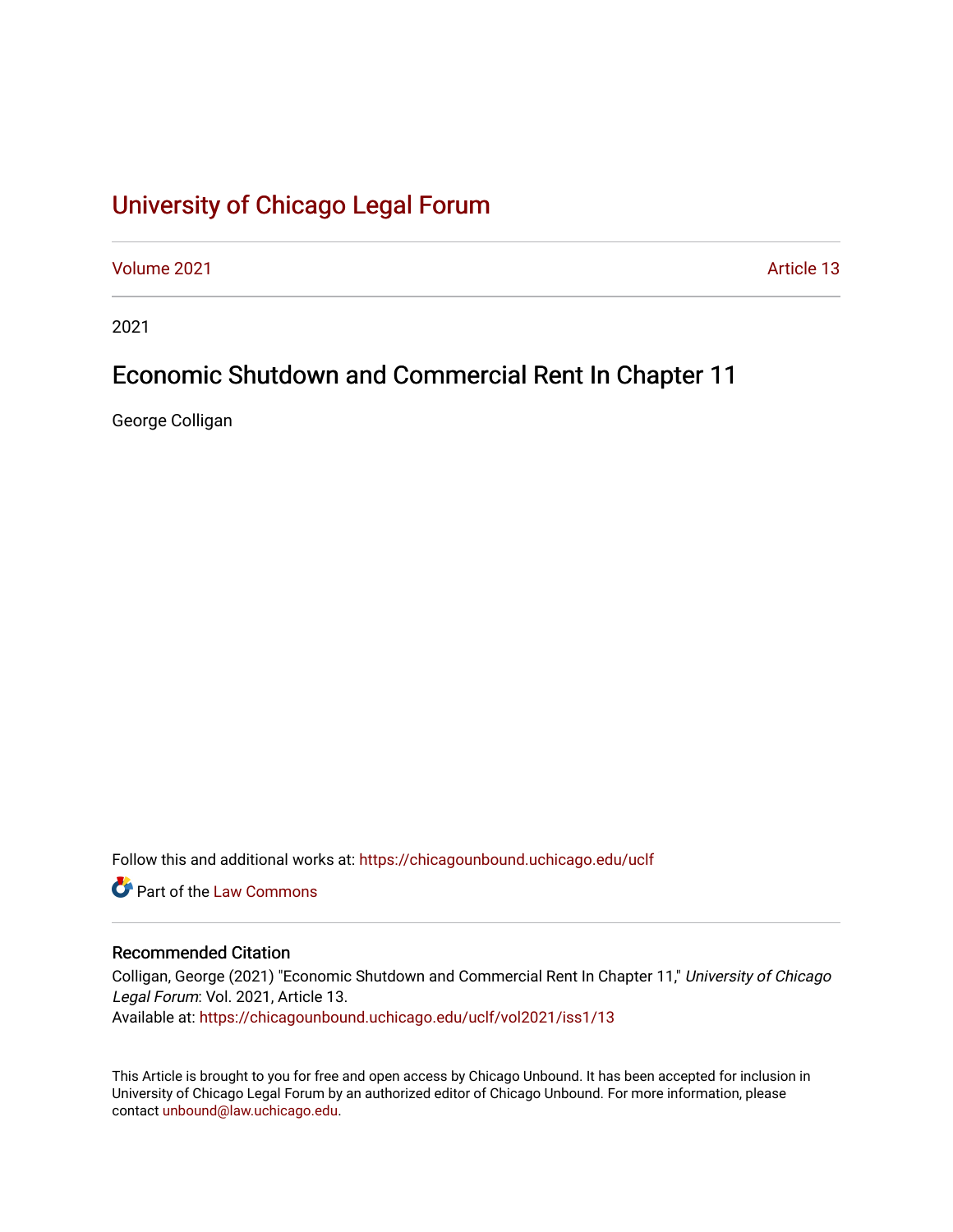## **Economic Shutdown and Commercial Rent In Chapter 11**

*George Colligan*†

#### I. INTRODUCTION

As we know all too well, the COVID-19 pandemic caught the world off-guard. The virus continues to accumulate a staggering list of victims, but the direct threat to public health also carried with it shock waves that rocked the global economy. At the beginning of the pandemic, commentators in the United States predicted an increase in financially distressed corporations filing for Chapter 11 bankruptcy.<sup>1</sup> Fortunately, the increase in Chapter 11 filings was smaller than initially anticipated.2 Though the courts did not face a case-volume crisis, the corporate cases filed in the first half of 2020 faced a novel impediment: economic lockdown.3 Firms generally need a functioning economy

<sup>†</sup> B.F.A., Southern Methodist University, 2016; J.D. Candidate, University of Chicago Law School, 2022. I am deeply grateful to Professor Douglas G. Baird for his feedback and encouragement during this research and writing process. Many thanks to the members of the 2020–21 and 2021–22 boards of *The University of Chicago Legal Forum* for their comments and guidance. I would also like to thank Jared Mayer, J.D., University of Chicago Law School, 2021, for his feedback on this piece, and Olivia Bordeu Gazmuri, Ph.D. Candidate in Economics, University of Chicago Booth School of Business, for her support and advice throughout this process.

<sup>&</sup>lt;sup>1</sup> See Khristopher J. Brooks, *Bracing for the Next Phase of the Coronavirus Recession: Bankruptcies*, CBS NEWS: MONEYWATCH (June 9, 2020), https://www.cbsnews.com/news/bankruptcycoronavirus-recession-2020/ [https://perma.cc/QP7V-8U7R].

<sup>2</sup> *See* Peter Coy, *Bankruptcies Show a Surprising Decline*, BLOOMBERG BUSINESSWEEK (Oct. 9, 2020), https://www.bloomberg.com/news/articles/2020-10-09/bankruptcies-show-a-surprisingdecline [https://perma.cc/2V6A-ULPN].

<sup>&</sup>lt;sup>3</sup> In the United States, the President declared a national emergency, and state governors issued "stay-at-home" orders that had the effect of shutting down the economy. Business leaders had to adapt rapidly to these unprecedented government orders. This was especially true for captains at the helm of distressed corporations in Chapter 11 bankruptcy. Proclamation No. 9994, Fed. Reg. 15,337 (Mar. 13, 2020); *see* Sarah Mervosh et al., *See Which States and Cities Have Told Residents to Stay at Home*, N.Y. TIMES (Apr. 20, 2020), https://www.nytimes.com/interactive/2020/us/coronavirus-stay-at-home-order.html [https://perma.cc/N39U-8ACY*]*; *see also Status of State COVID-19 Emergency Orders*, NAT'L GOVERNORS ASS'N (last updated July 19, 2021), https://www.nga.org/coronavirus/ [https://perma.cc/FQD5-4HM7]; *see, e.g.*, Order of the Governor of the Commonwealth of Pennsylvania Regarding the Closure of All Businesses That Are Not Life Sustaining (Mar. 19, 2020) (closing non-essential businesses); N.Y. Exec. Order 202.8 (Mar. 20, 2020) (same); Conn. Exec. Order 7H (Mar. 20, 2020) (same).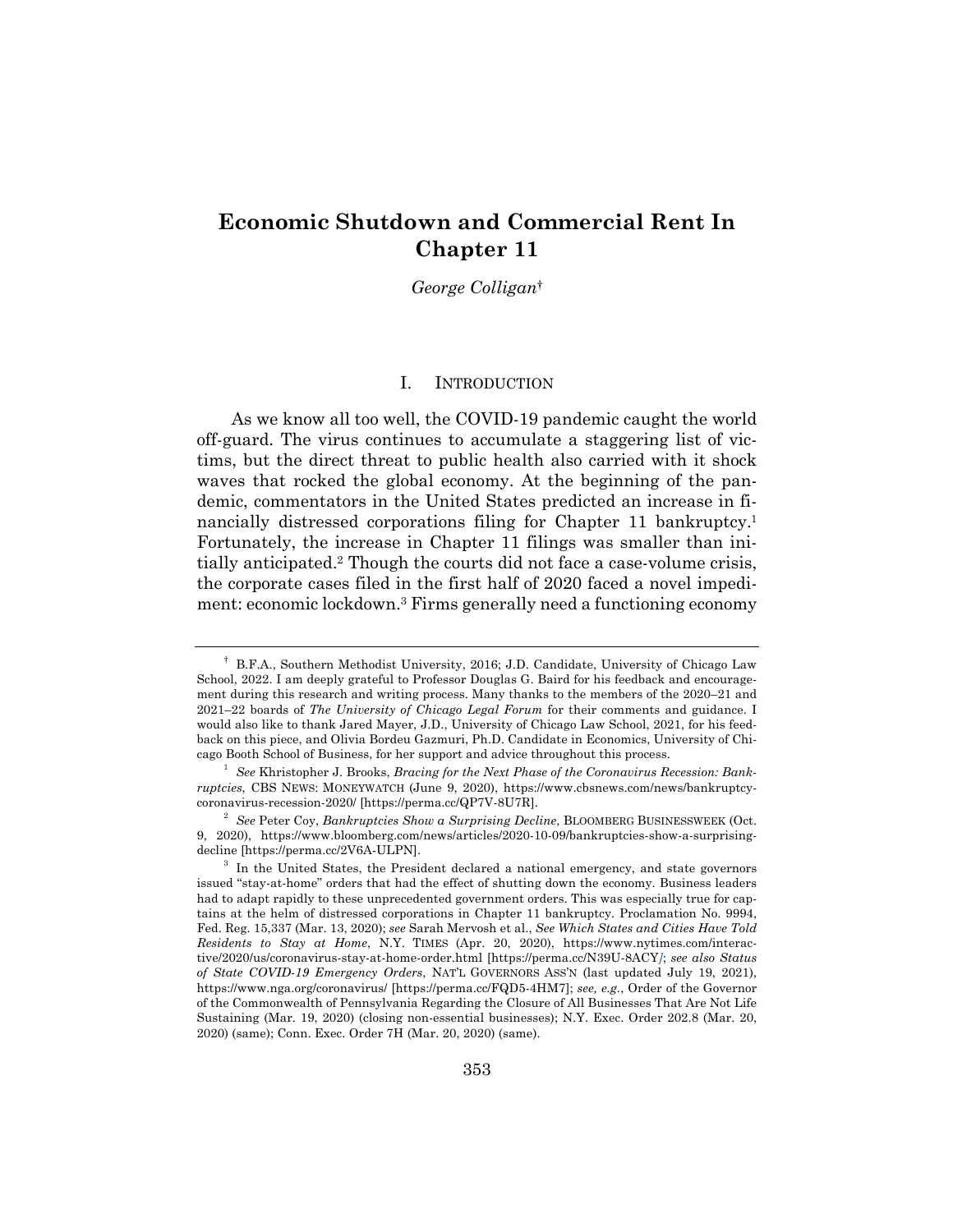to proceed regardless of the planned outcome. Whether the trustee liquidates the business piecemeal, $4$  sells it at auction as a going concern and distributes cash pro rata to creditors,<sup>5</sup> or parties agree to reorganize the capital structure and distribute ownership pro rata amongst creditors,6 stay-at-home orders create a significant obstacle for firms in Chapter 11.

In this realm of distressed corporate debtors, this Comment will focus on Judge Papalia's serial suspension orders in the Chapter 11 case of the famous Tri-State sporting goods retailer headquartered in New York City, Modell's Sporting Goods, Inc. In *In re Modell's Sporting Goods, Inc.*<sup>7</sup> (hereinafter "Modell's Case"), Judge Papalia granted successive orders under the authority of §§ 105 and 305 of the Code—an unprecedented combination of two provisions that enable judicial discretion. These orders had the effect of suspending Modell's payment of commercial rent obligations in apparent contravention of  $\S 365(d)(3)$  of the Code. This Comment examines the use of § 105 and § 305 and the facts of the case to determine whether this combination of provisions should be considered a valid application of the Code going forward.

Overleveraged and out of options, Modell's Sporting Goods, Inc., and its subsidiaries (collectively "Modell's"), like many retailers before it,<sup>8</sup> filed for Chapter 11 bankruptcy on March 11, 2020.<sup>9</sup> Though bankruptcy courts generally respect corporate separateness,<sup>10</sup> complex corporate bankruptcies that involve a parent and various subsidiaries are

<sup>4</sup> *See* 11 U.S.C. § 363(b)(1).

<sup>5</sup> *See id.*

<sup>6</sup> *See* 11 U.S.C. § 1123.

<sup>7</sup> No. 20-14179 (Bankr. D.N.J. Mar. 11, 2020).

<sup>8</sup> *See* Walter Loeb, *More Than 15,500 Stores Are Closing in 2020 So Far—A Number that Will Surely Rise*, FORBES (July 5, 2020), https://www.forbes.com/sites/walterloeb/2020/07/06/9274 stores-are-closing-in-2020--its-the-pandemic-and-high-debt--more-will-close/?sh=5a896a2d729f [https://perma.cc/9YUE-WDDB] (explaining that the decline of brick-and-mortar retail sales (the "retail apocalypse"), which began in 2010 with the rise of e-commerce competition, accelerated during the pandemic summer of 2020).

<sup>9</sup> Voluntary Petition for Non-Individuals Filing for Bankruptcy, *In re* Modell's Sporting Goods, Inc., No. 20-14179 (Bankr. D.N.J. Mar. 11, 2020), ECF No. 1 [hereinafter "Voluntary Petition"]. The filing included thirteen debtor entities including Modell's Sporting Goods, Inc.; Modell's NJ II, Inc.; Modell's DC II, Inc.; Modell's DE II, Inc.; Modell's II, Inc.; Modell's Maryland II, Inc.; Modell's Massachusetts, Inc.; Modell's NH, Inc.; Modell's NY II, Inc.; Modell's Online, Inc.; Modell's PA II, Inc.; Modell's VA II, Inc.; and MSG Licensing, Inc.

<sup>10</sup> *In re* Owens Corning, 419 F.3d 195, 211 (3d Cir. 2005), *as amended* (Aug. 23, 2005), *as amended* (Sept. 2, 2005), *as amended* (Oct. 12, 2005), *as amended* (Nov. 1, 2007)

<sup>(&</sup>quot;[T]he general expectation of state law and of the Bankruptcy Code, and thus of commercial markets, is that courts respect entity separateness.").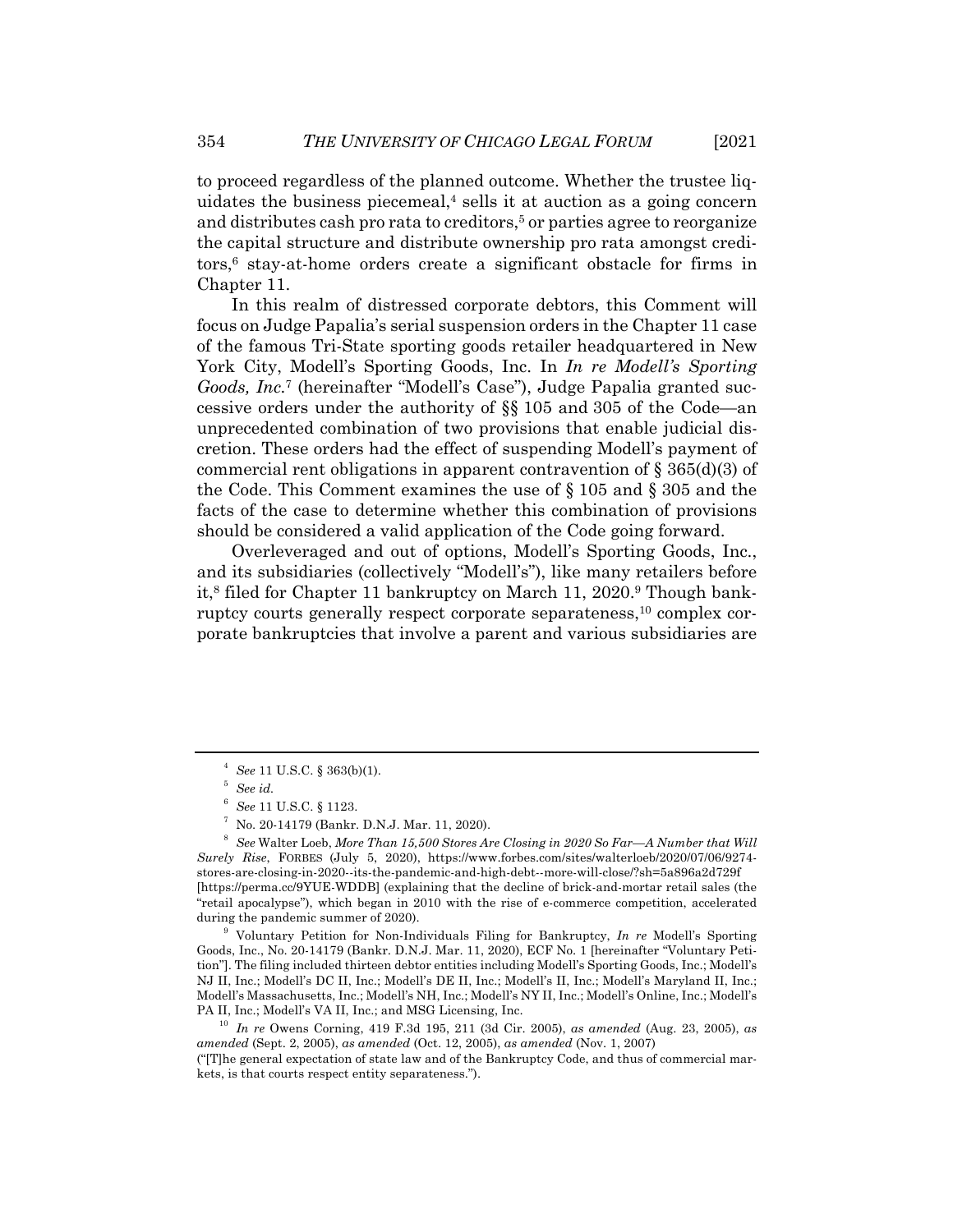often consolidated into one case.11 This is known as administrative consolidation. Modell's filed a joint petition requesting administrative consolidation, which was granted.12

On the same day, Modell's filed a motion that outlined a straightforward path through Chapter 11.13 Modell's planned to liquidate its 134 brick-and-mortar stores and its e-commerce assets and wind down the business.14 Modell's had entered into a consulting agreement on February 14, 2020 with Tiger Capital Group to manage going-out-ofbusiness sales.15 After liquidating the merchandise, Modell's planned to vacate the storefronts, returning them to their commercial landlords.16 Tiger Capital Group commenced the sales on February 21, 2020.17 The goal was to complete the going-out-of-business sales within ninety days in order to minimize the accrual of rent obligations.18 At the outset of the case, the debtors "anticipated . . . [they] would pay off all of [their lenders] by mid April [sic], be out of most of [their] stores by the end of April, and would promptly wind down all remaining operations."<sup>19</sup>

Modell's original Chapter 11 budget spanned eight weeks: March 11 to May 2.20 This pre-pandemic budget planned to have net operating cash flow of  $$2,299,000$  after the first week;<sup>21</sup> at close of the second,  $$11,873,000;^{22}$  at close of the third,  $$12,607,000.^{23}$  During the fourth

<sup>11</sup> *See* Fed. R. Bankr. P. 1015.

 $12$  Order Pursuant to Fed. R. Bankr. P. 1015(b) Directing Joint Administration of Related Chapter 11 Cases at 6, *In re* Modell's Sporting Goods, Inc., No. 20-14179 (Bankr. D.N.J. Mar. 11, 2020), ECF No. 88.

 $13$  Interim Order (I) Authorizing the Debtors to Assume the Consulting Agreement, (II) Approving Procedures for Store Closing Sales, and (III) Approving the Implementation of Customary Store Bonus Program and Payments to Non-Insiders Thereunder at 6, 39, *In re* Modell's Sporting Goods, Inc., No. 20-14179 (Bankr. D.N.J. Mar. 11, 2020), ECF No. 63 [hereinafter "Mar. 13 Interim Order"].

<sup>14</sup> Debtor's Motion for Entry of Interim and Final Orders (I) Authorizing the Debtors to Assume the Consulting Agreement, (II) Approving Procedures for Store Closing Sales, and (III) Approving the Implementation of Customary Store Bonus Program and Payments to Non-Insiders Thereunder at 3, *In re* Modell's Sporting Goods, Inc., No. 20-14179 (Bankr. D.N.J. Mar. 11, 2020), ECF No. 8.

<sup>15</sup> *See id.* at 5.

<sup>16</sup> *See id.* at 4.

<sup>17</sup> *See id.*

<sup>18</sup> *See id.* at 5, 20.

<sup>&</sup>lt;sup>19</sup> Transcript of Motion Hearing Before Honorable Vincent F. Papalia United States Bankruptcy Judge at 5, *In re* Modell's Sporting Goods, Inc., No. 20-14179-VFP (Bankr. D.N.J. Mar. 31, 2020), ECF No. 187 [hereinafter "March Suspension Hearing"].

<sup>&</sup>lt;sup>20</sup> Interim Order (I) Authorizing Use of Cash Collateral and Affording Adequate Protection; (II) Modifying Automatic Stay; (III) Scheduling A Final Hearing; And (IV) Granting Related Relief at 57, *In re* Modell's Sporting Goods, Inc., No. 20-14179-VFP (Bankr. D.N.J. Mar. 31, 2020), ECF No. 66.

<sup>21</sup> *Id.*

<sup>22</sup> *Id.*

<sup>23</sup> *Id.*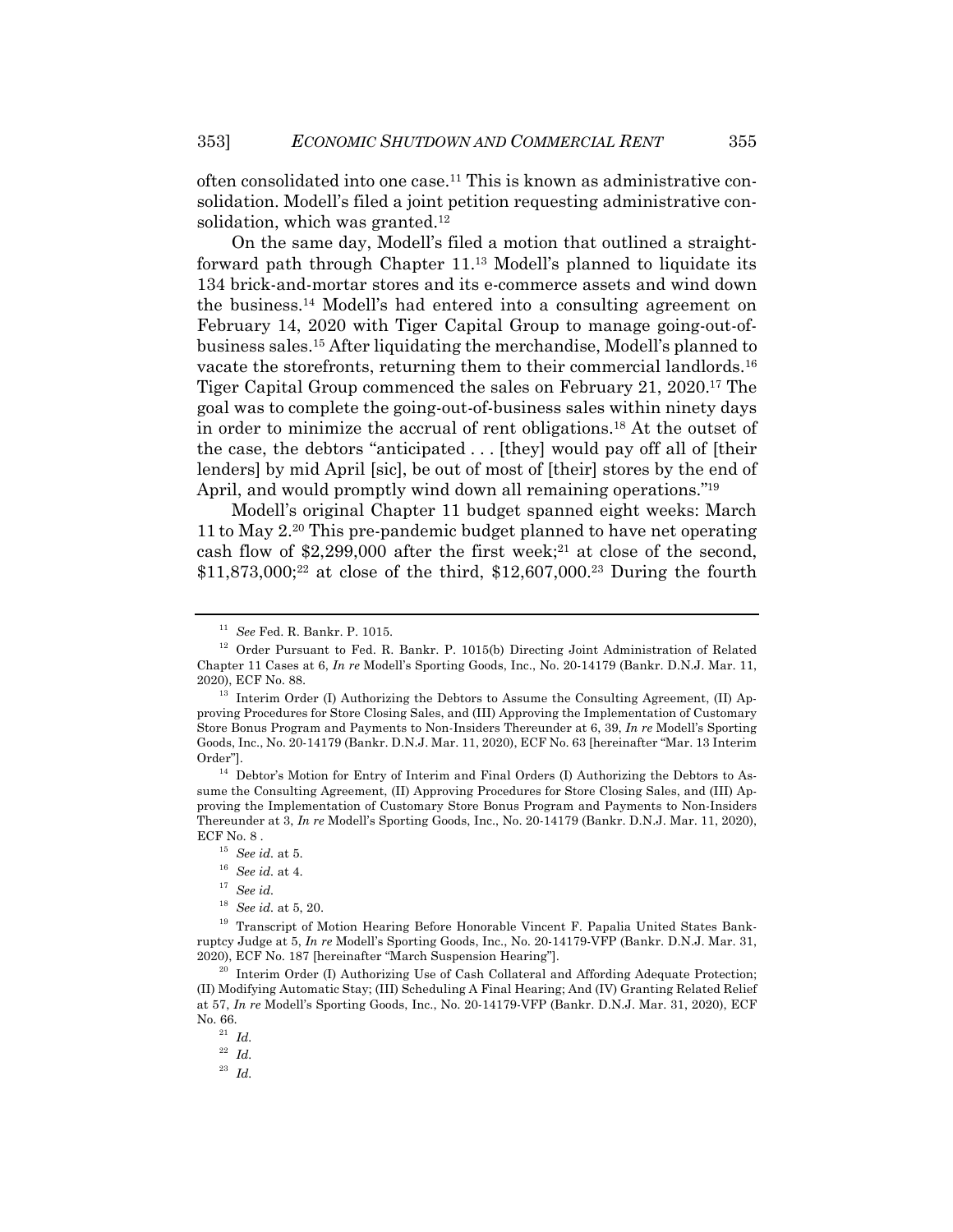week, April rent would come due for Modell's 134 storefronts—an expense of  $$6,814,000.<sup>24</sup>$  In sum, the budget depended upon the successful continuation of liquidation sales in order to pay rent. If the sales stopped, the rent could not be paid.

COVID-19 had other plans for Modell's. On March 21, New Jersey Governor Philip Murphy issued a stay-at-home order.<sup>25</sup> On March 22, New York Governor Andrew Cuomo issued a stay-at-home order.<sup>26</sup> States around the country soon followed suit.27 On March 23, Modell's petitioned the court to grant a "temporary suspension of all deadlines and activities in their Chapter 11 cases, for up to sixty days" using its authority under §§ 105 and 305 of the Bankruptcy Code.28 Modell's cited the public health emergency and concomitant economic shutdowns across the country.29 Modell's simply did not have the cash to pay its April lease obligations.30 Meanwhile, its baseball mitts and basketballs collected dust in shuttered retail stores around the country.

Over the persistent dissent of nearly half of Modell's commercial landlords,<sup>31</sup> Judge Papalia granted Modell's proposed order temporarily suspending the proceedings.<sup>32</sup> As the suspension wore on from March 23 to June 15, the landlords argued repeatedly that  $\S 365(d)(3)$  prohibited the stay on rent. This section commands "[t]he trustee [to] timely perform all the obligations of the debtor."33 Though "[t]he court may ex-

<sup>24</sup> *Id.*

<sup>26</sup> *See id.*

<sup>30</sup> *See id.* at Ex. A. (Modified Budget); *see also* Transcript of Telephonic Hearing Re: Doc #115 Motion Re: Debtor's Verified Application In Support of Emergency Motion for Entry of an Order Temporarily Suspending Their Chapter 11 Cases Pursuant to 11 U.S.C. Sections 105 and 305 Filed by Michael D. Sirota on Behalf of Modell's Sporting Goods, Inc. and Objections to Debtor's Verified Application in Support of Emergency Motion for Entry of an Order Temporarily Suspending their Chapter 11 Cases Pursuant to 11 U.S.C. Sections 105 and 305 Filed by Michael D. Sirota on Behalf of Modell's Sporting Goods, Inc. at 13, *In re* Modell's Sporting Goods, Inc., No. 20-14179 (Bankr. D.N.J., Apr. 30, 2020), ECF No. 210 [hereinafter "April Suspension Extension Hearing"] (Judge Papalia: "[T]here's not enough cash on hand to pay one month's rent.").

<sup>31</sup> *See* April Suspension Extension Hearing, *supra* note 30, at 95 ("[T]hese landlord objections represent 44 of the debtor's landlords and 53 of the debtor's more than 134 – 130 stores or approximately 39.5 percent, so a significant portion of the stores.").

 $32$  Order Temporarily Suspending the Debtors' Chapter 11 Cases Pursuant to 11 U.SC.  $\S$  105 and 305, *In re* Modell's Sporting Goods, Inc., No. 20-14179-VFP (Bankr. D.N.J. Mar. 23, 2020), ECF No. 166.

<sup>25</sup> *See* Mervosh et al., *supra* note 3.

<sup>27</sup> *See id.*

<sup>&</sup>lt;sup>28</sup> Debtors' Verified Application in Support of Emergency Motion for Entry of an Order Temporarily Suspending Their Chapter 11 Cases Pursuant to 11 U.S.C. §§ 105 and 305 at 2–3, *In re* Modell's Sporting Goods, Inc., No. 20-14179-VFP (Bankr. D.N.J. Mar. 23, 2020), ECF No. 115 [hereinafter "Suspension Motion"].

<sup>29</sup> *See id.* at 6–7.

<sup>33</sup> 11 U.S.C. § 365(d)(3).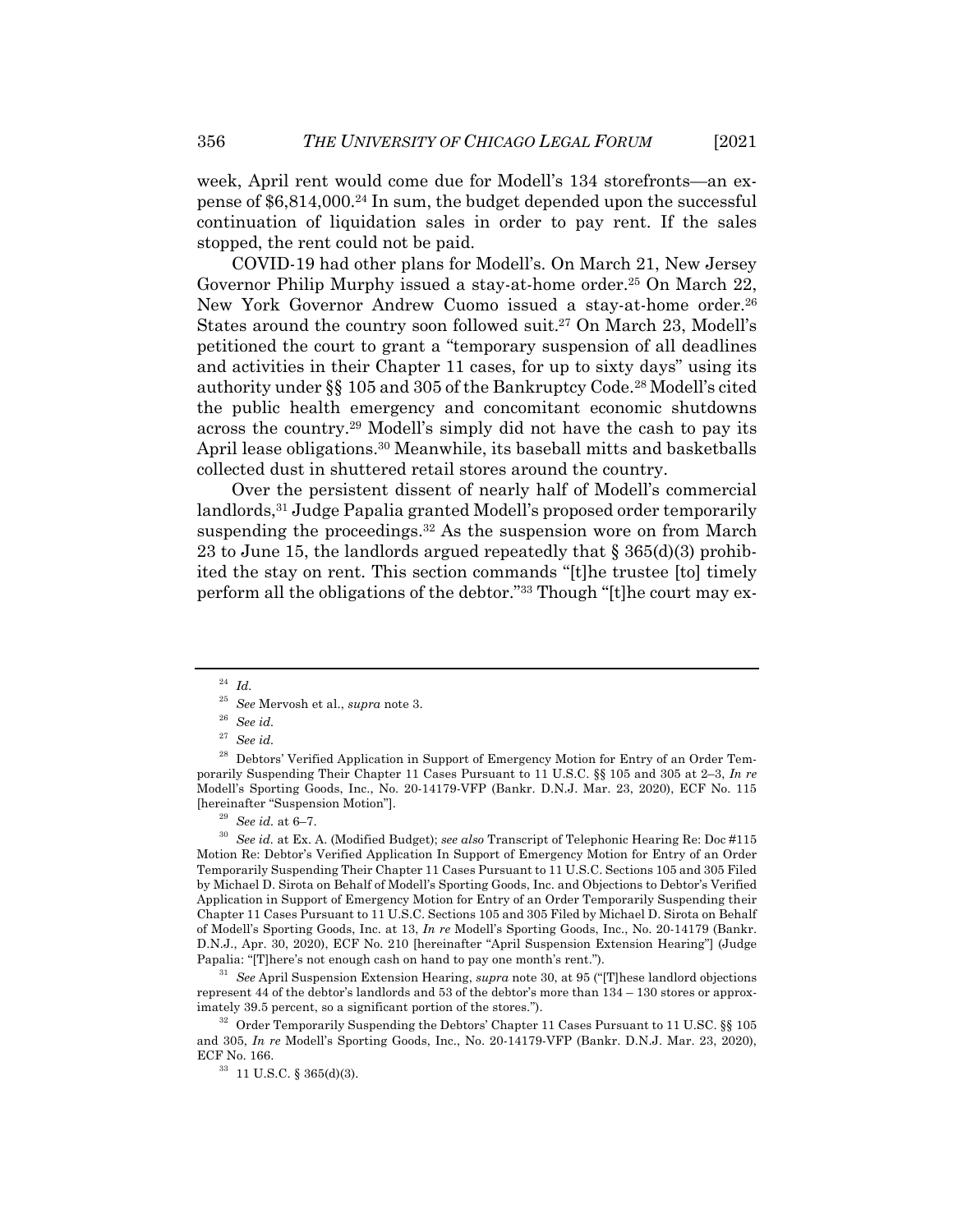tend . . . the time for performance" for cause, "the time for performance . . . shall not be extended beyond such 60-day period."34 Judge Papalia effectively extended the time of performance beyond sixty days twice: first through May 3135 and second through June 15.36 This amounted to forty-seven additional days that Modell's did not pay rent obligations beyond the sixty days for cause permitted under  $\S 365(d)(3)$ . In other words, the series of orders postponed Modell's April, May, and June rent payments, a total of approximately \$20.4 million. Judge Papalia's order in *In re Modell's Sporting Goods, Inc.* takes center stage in this Comment.

Though Judge Papalia achieved a desirable outcome in Modell's Case, he used the wrong provision—§ 305(a). Judge Papalia's decision left no binding precedent,  $37$  and yet it bears comment to caution against an unlawful expansion of judicial discretion in corporate bankruptcies and encourage bankruptcy judges to trust in the resilience of the Code. The Code is designed for crisis. Judge Papalia could have properly alleviated the problem using  $\S$  363(b)(1) and  $\S$  105.<sup>38</sup> In doing so, Judge Papalia could have conformed with accepted applications of the Code and preserved clarity and confidence in the face of the COVID-19 pandemic. Instead, the incorrect application of §§ 305 and 105 muddied accepted understandings of the Code and invited an unauthorized expansion of judicial discretion in future cases. Of course, we are all generals after the war, but Modell's Case shows that the Code is sufficiently flexible to withstand a pandemic without resorting to orders unmoored from its provisions. If the Code's flexibility fails to meet the needs of the next pandemic, it warrants legislative action rather than judicial departure from statute.

This Comment proceeds in two additional Parts. Part II explains the key provisions and principles that are at play in Modell's Case. This Part will discuss key concepts, including the property of the estate, the automatic stay, claims, the absolute priority rule, nonresidential leases under § 365, equitable discretion under § 105(a), and abstention under § 305(a). Part III argues that Judge Papalia achieved a desirable result for the case but erred in applying  $\S 305(a)$  and  $\S 105(a)$  to "partially"

<sup>34</sup> *Id.*

<sup>35</sup> Order Further Suspending the Debtors' Chapter 11 Cases Pursuant to 11 U.S.C. §§ 105 and 305, *In re* Modell's Sporting Goods, Inc., No. 20-14179 (Bankr. D.N.J. Apr. 30, 2020), ECF No. 294.

<sup>36</sup> Order Further Suspending the Debtors' Chapter 11 Cases Pursuant to 11 U.S.C. §§ 105 and 305 Through and Including June 15, 2020 and Setting Final Hearing on Cash Collateral Motion, *In re* Modell's Sporting Goods, Inc., No. 20-14179 (Bankr. D.N.J. June 5, 2020), ECF No. 371.

<sup>37</sup> *See* 11 U.S.C. § 305(c); *see also* 28 U.S.C.A. § 158(a)(1–3); April Suspension Extension Hearing, *supra* note 30, at 11 (Mr. Sirota for the debtor: "There's no binding Third Circuit or circuit authority under 305(a), and that's for good reason because there's no relief and no ability to appeal a 305 ruling to a circuit or to the United States Supreme Court.").

<sup>38</sup> 11 U.S.C. §§ 105, 363(b)(1).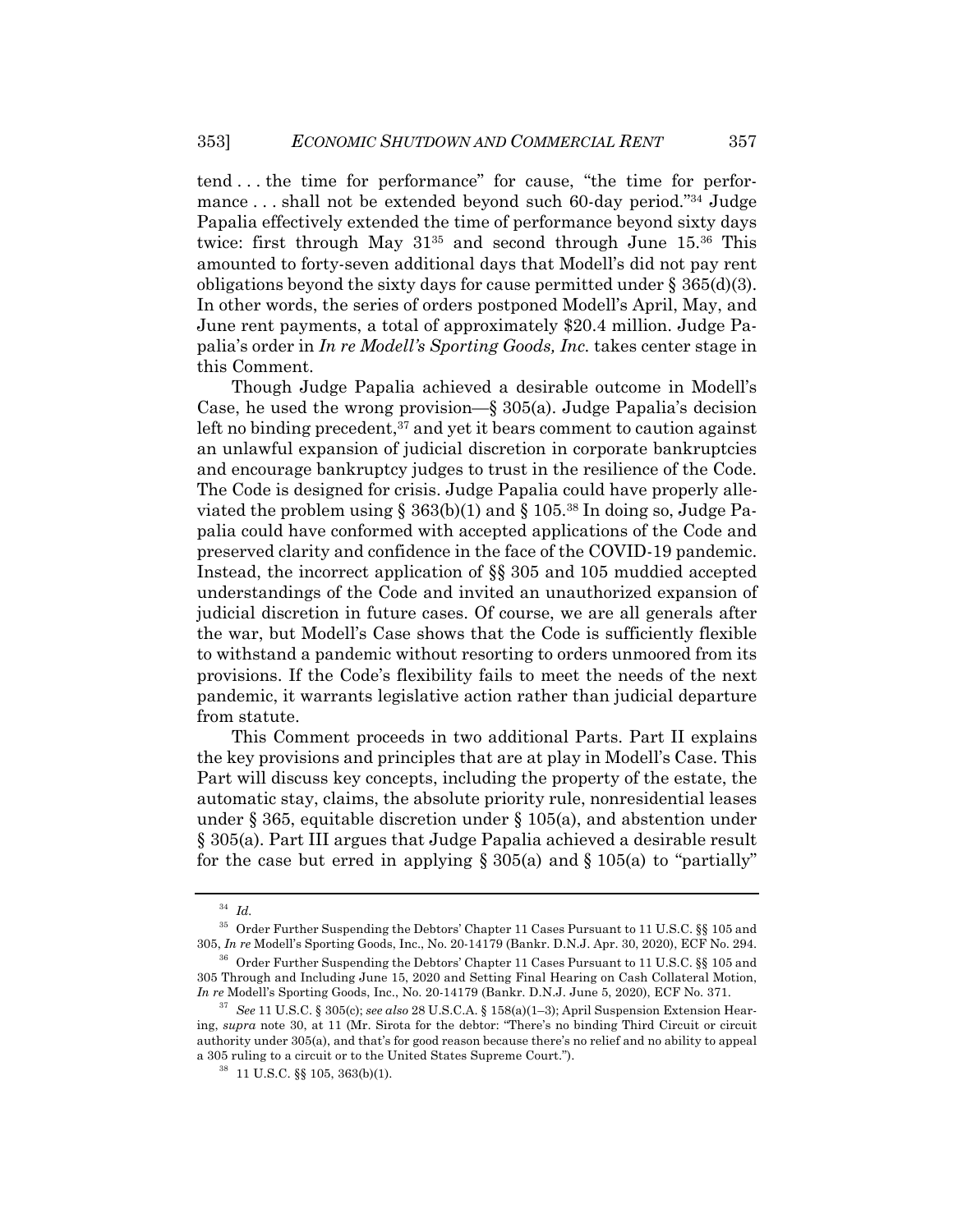suspend the case. The Comment concludes that, due to  $\S$  365(d)(3)'s lack of remedy, Judge Papalia could have reached the same sensible result by simply approving Modell's proposed limited operating budget under  $\S$  363(b)(1) and  $\S$  105(a).

#### II. DYNAMICS AT PLAY: FOUNDATIONAL ELEMENTS OF CHAPTER 11

When a corporation owes more than it can pay, its board of directors may decide to file for bankruptcy.39 Relevant to Modell's Case, Chapter 11 of the Code provides particular rules for corporations in financial distress<sup>40</sup> with key provisions to facilitate "a day of reckoning."<sup>41</sup> Chapter 11 provides a forum for debtor and creditors to gather and sort through the assets and liabilities of the firm.42 When a company files for Chapter 11, either the U.S. trustee assumes control of the corporation or the old management retains managerial authority with the duty to maximize the value of the assets.<sup>43</sup> When old management retains control, it is referred to as the debtor-in-possession.44 The debtor in possession controls the corporation in most Chapter 11 cases, including Modell's Case.45

Chapter 11 usually results in one of two outcomes. One possibility is that the firm reorganizes and continues as a going concern<sup>46</sup> under new ownership with a new capital structure.<sup>47</sup> The debtor may seek a plan to issue new equity in a new organization that consists of substantially the same assets.48 Under a reorganization plan, however, the old equity is generally extinguished.49 Instead, the trustee distributes the

<sup>39</sup> *See In re* Integrated Telecom Express, Inc., 384 F.3d 108, 121 (3d Cir. 2004); 11 U.S.C. § 301.

<sup>40</sup> *See* DOUGLAS G. BAIRD, ELEMENTS OF BANKRUPTCY 19 (Foundation Press, 6th ed. 2014).

 $^{41}\,$   $Id.\;$  at 59.

<sup>42</sup> *Id.*

<sup>43</sup> 11 U.S.C. § 1107(a); *see also* Official Comm. of Unsecured Creditors of Cybergenics Corp. ex rel. Cybergenics Corp. v. Chinery, 330 F.3d 548, 573 (3d Cir. 2003) ("In Chapter 11 cases where no trustee is appointed, § 1107(a) provides that the debtor-in-possession, *i.e.*, the debtor's management, enjoys the powers that would otherwise vest in the bankruptcy trustee. Along with those powers, of course, comes the trustee's fiduciary duty to maximize the value of the bankruptcy estate.").

<sup>44</sup> *Chinery*, 330 F.3d at 573.

<sup>45</sup> *See* BAIRD, *supra* note 40, at 20.

<sup>46</sup> Will Kenton, *Going Concern*, INVESTOPEDIA (last updated Apr. 20, 2021), https://www.investopedia.com/terms/g/goingconcern.asp [https://perma.cc/M46R-65RA].

<sup>47</sup> *See* 11 U.S.C. §§ 1129, 1141; *see also* BAIRD, *supra* note 40, at 19–20.

<sup>48</sup> 11 U.S.C. § 1129(b).

<sup>49</sup> 11 U.S.C. § 1141; *see also* BAIRD, *supra* note 40, at 20.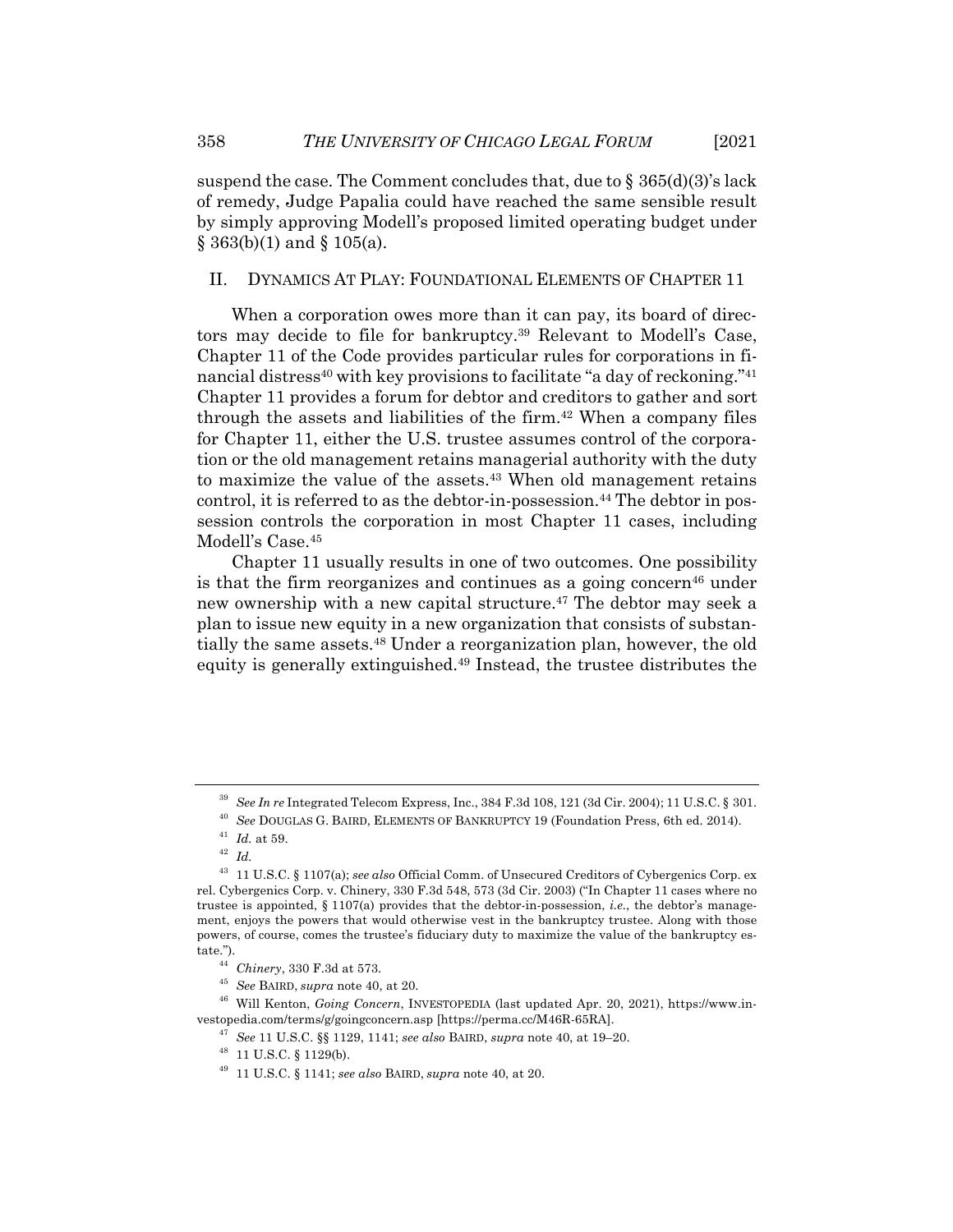new equity in the reorganized corporation pro rata to creditors according to the seniority of their claims.50 Alternatively, the firm might liquidate.51 In this case, the trustee might sell the corporation its entirety, or the corporation's assets, to the highest bidder or bidders.52 The trustee then distributes the cash from liquidating the corporation on a pro rata basis to the creditors.53 Modell's planned to liquidate.54

A. The Property of the Estate and the Automatic Stay

As soon as a bankruptcy petition is filed, the property of the bankruptcy estate is protected by the automatic stay.55 The stay comes into effect at the moment of filing and prevents creditors from snatching the property of the estate.56 This protection is essential for the debtor in possession to maximize the value of the assets in the estate.57 For example, a reorganization that would allow a viable economic enterprise to continue to generate revenue and to pay its creditors in full, albeit on extended payment timelines, would be impossible if secured creditors could seize assets vital to the business.58 In Chapter 11, what the stay does and does not protect often becomes a crucial question.

Section 541 of the Bankruptcy Code defines what is considered the property of the estate. Among other rights detailed in § 541, property of the estate includes "all legal or equitable interests of the debtor in property as of the commencement of the case."<sup>59</sup> When determining what legal or equitable interest belongs to the debtor or some other party, the court follows what has come to be known as the *Butner* Principle.60 In Butner v. United States,<sup>61</sup> the Supreme Court held that "Congress ha[d]

<sup>59</sup> 11 U.S.C. § 541(a)(1).

<sup>50</sup> *See* BAIRD, *supra* note 40, at 20.

<sup>51</sup> *See id.*

<sup>52</sup> *See id.* at 19, 235–38.

<sup>53</sup> *See id.* at 58, 59.

<sup>54</sup> Mar. 13 Interim Order, *supra* note 13.

<sup>55</sup> 11 U.S.C. § 362; *but see* 11 U.S.C. §§ 544(b), 547, 548 (collectively providing the trustee with avoiding powers that can claw property back into the estate if, for example, the property was improperly snatched on the eve of bankruptcy under § 547 "Preferences" or in the years preceding under § 548 "Fraudulent Transfers and Obligations" along with § 544).

<sup>56</sup> *See id*.

<sup>57</sup> *See* 11 U.S.C. § 1107.

<sup>58</sup> *See* United States v. Whiting Pools, 462 U.S. 198, 203 (1983) (explaining that a "reorganization effort would have small chance of success . . . if property essential to running the business were excluded from the estate"); *see also* Douglas G. Baird et al., *The Bankruptcy Partition*, 166 U. PENN. L. REV. 1675, 1684 (2018).

<sup>60</sup> *See, e.g.*, *In re* Costas, 555 F.3d 790, 794 (9th Cir. 2009); *In re* Ginn, 186 B.R. 898, 902 (Bankr. D. Md. 1995) (referencing "the *Butner* principle that nonbankruptcy law should apply the same inside as outside of a bankruptcy case").

 $61$  440 U.S. 48 (1979).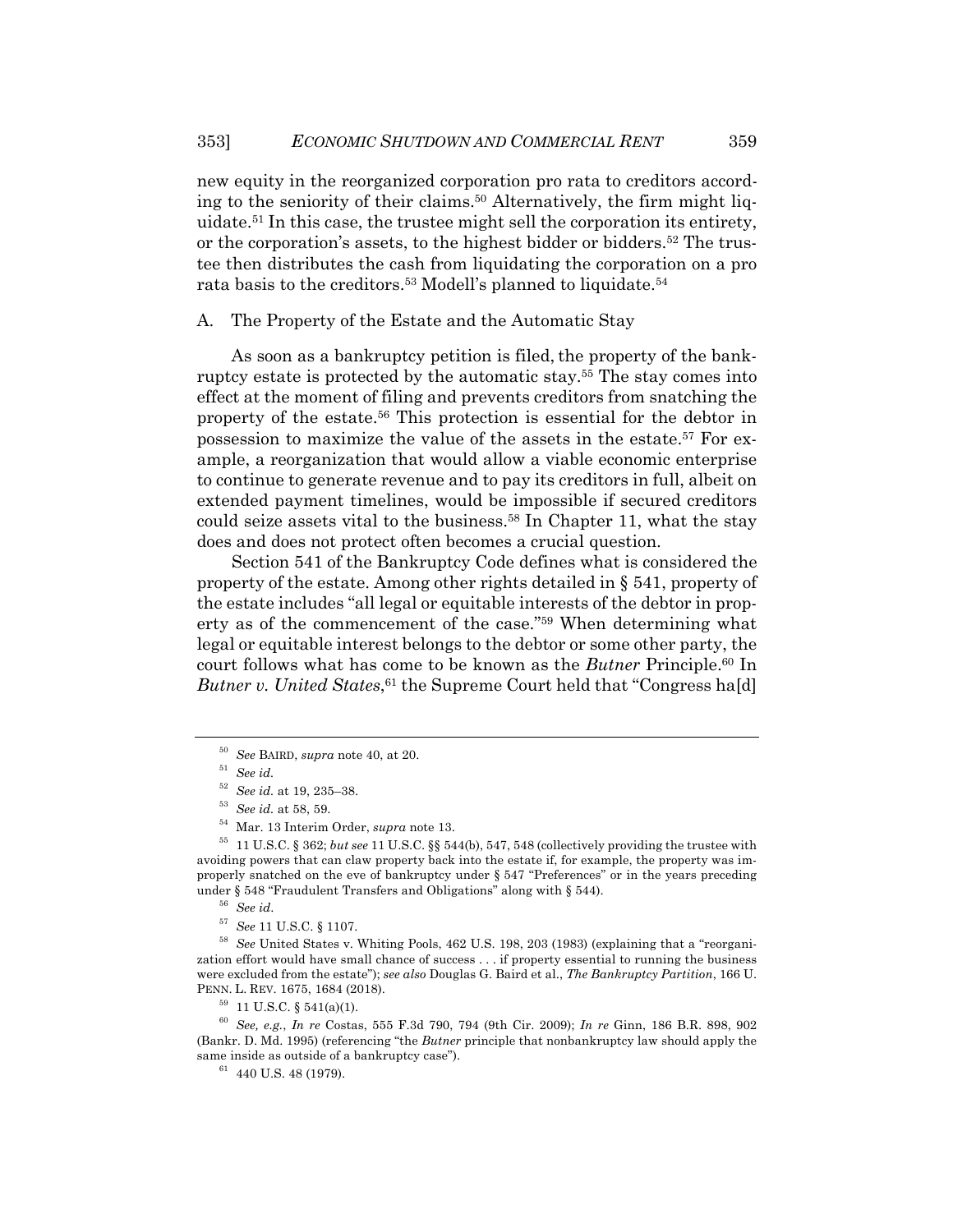generally left the determination of property rights in the assets of a bankrupt's estate to state law."62 Importantly, "all legal and equitable interests of the debtor in property" encompasses the entire array of property rights, including something as minimal as a possessory interest in property—like the occupation of a commercial property. Therefore, for the duration of the Chapter 11 proceedings, parties with competing property interests to the debtor cannot recover their property without judicial permission. $63$  This is key to understanding the relationship between the commercial landlords and Modell's.

Parties that have legal title to property in the debtor's possession, and therefore under the stay's protection, must petition the bankruptcy judge to lift the stay if they wish to regain possession.<sup>64</sup> In Modell's Case, the stay prevented the landlords from bringing unlawful detainer actions in state court to evict Modell's without Judge Papalia agreeing to lift the stay. Nevertheless, when a party petitions to have the stay lifted, it is not a foregone conclusion that the debtor may maintain possession. The automatic stay prevents opportunistic extraction that would harm the collective proceeding, but the judge may make exceptions.65 For example, "the court shall grant relief from the stay . . . such as by terminating, annulling, modifying, or conditioning such stay—(1) for cause."66 The bankruptcy judge has discretion to determine when there is "cause" to lift the stay.

#### B. Claims and the Absolute Priority Rule

The debtor is likely in Chapter 11 because of financial distress; it owes more money than it can pay. The debtor's creditors hold claims to the estate, and  $\S 101(5)$ 's definition of "claims" is broad and includes "right[s] to payment, whether or not such right is reduced to judgment, liquidated, unliquidated, fixed, contingent, matured, unmatured, disputed, undisputed, legal, equitable, secured or unsecured."67 Claims also include "right[s] to . . . equitable remedy for breach of performance if such breach gives rise to a right to payment, whether or not such right to an equitable remedy is reduced to judgment, fixed, contingent, matured, unmatured, disputed, undisputed, secured, or unsecured."68 An expansive definition of claims helps the debtor maximize the value of the estate because pre-petition claims are discharged through "free and

 $^{62}\,$   $Id.\;$  at 54.

<sup>63</sup> 11 U.S.C. § 362(d).

<sup>64</sup> *See id.*

<sup>65</sup> *See* 11 U.S.C. §§ 362(d), 362(f), 363(b)(1).

 $^{66}$  11 U.S.C  $\S$  362(d)(1).

<sup>67</sup> 11 U.S.C. § 101(5).

<sup>68</sup> *Id.*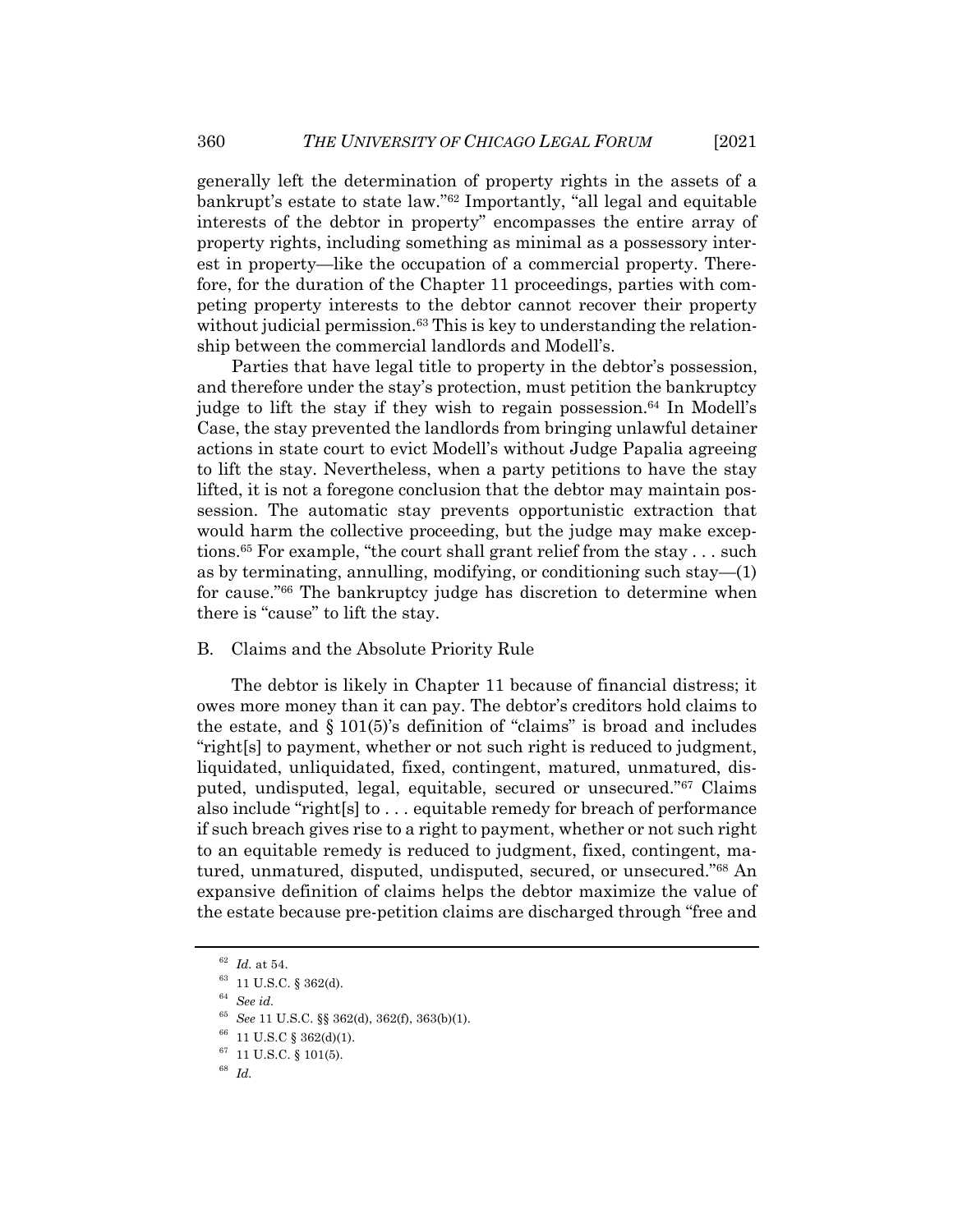$clear$ " sales<sup>69</sup> and through confirmation of reorganization plans.<sup>70</sup> Discharge means that, after the sale or reorganization, the claim cannot be brought against the new owners regardless of whether the claim was paid in full or at all. Because the debtor is in bankruptcy, some claims may not be paid in full.

In Chapter 11 liquidations like Modell's Case, the debtor-in-possession converts the property of the estate into cash.71 However, the debtor first presents a plan that describes how the property will be disposed, and when and in what form the claimholders will receive payment.72 The plan must also sort the claimholders into classes,73 and claimholders vote by class to accept or reject the proposed plan.74 When a plan is confirmed, the debtor-in-possession pays the creditors a pro rata distribution from the bankruptcy estate class by class according to their respective seniority in the absolute priority payment waterfall.<sup>75</sup> First, the highest priority level is paid until creditors at this level receive full payment for the debt owed.76 If the estate is able to pay the first priority class of claims in full, then the debtor-in-possession pays the remainder to the second highest priority level pro rata.77 If the estate can satisfy this class of claims in full, then the third highest class receives pro rata shares of what remains, and so on.78

The absolute priority rule requires this rigid hierarchy of payment. The principle is central to the negotiation dynamics in Chapter 11 senior lenders have more say.79 In today's Code, the absolute priority rule is codified in § 1129(b). Section 1129(b) requires that a reorganization be "fair and equitable." While the words "fair and equitable" are

<sup>&</sup>lt;sup>69</sup> 11 U.S.C. § 363(f) ("The trustee may sell property . . . free and clear of any interest in such property . . . ."). This Comment will not address these sales beyond this reference. For a discussion and critique of "free and clear" sales under § 363(f), *see generally* Karen Cordry, *Section 363 Sales: Cherry-Picking the Code: Successor Liability and Lessons from Wile E. Coyote*, 28 NORTON J. BANKR. L. & PRAC. 1 (Dec. 2019) (explaining that "free and clear" sales have grown into a sale of parts or the entirety of a business without confirmation of a Chapter 11 plan).

 $70\quad11$  U.S.C. § 1141(c) ("[T]he property dealt with by the plan is free and clear of all claims and interests of creditors, equity security holders, and of general partners in the debtor.").

<sup>71</sup> *See* Mar. 13 Interim Order, *supra* note 13.

<sup>72</sup> 11 U.S.C. § 1121; *see* 11 U.S.C. § 1123.

 $73$  11 U.S.C. §§ 1122, 1123(a)(1)–(4).

<sup>74</sup> *See* 11 U.S.C. § 1129; *see also* 11 U.S.C. § 1126.

<sup>75</sup> *See* 11 U.S.C. § 726(a), (b) (requiring pro rata distribution); *see also* Granfinanciera, S.A. v. Nordberg, 492 U.S. 33, 56 (1989) (explaining that creditors hold "hierarchically ordered claims to a pro rata share of the bankruptcy res").

<sup>76</sup> *See* 11 U.S.C. § 726(a).

<sup>77</sup> *See id.*

<sup>78</sup> *See id*.

<sup>79</sup> *See* BAIRD, *supra* note 40, at 75 ("The dynamics of any negotiation are defined by what there is to bargain over and the place of each of the parties in the pecking order.").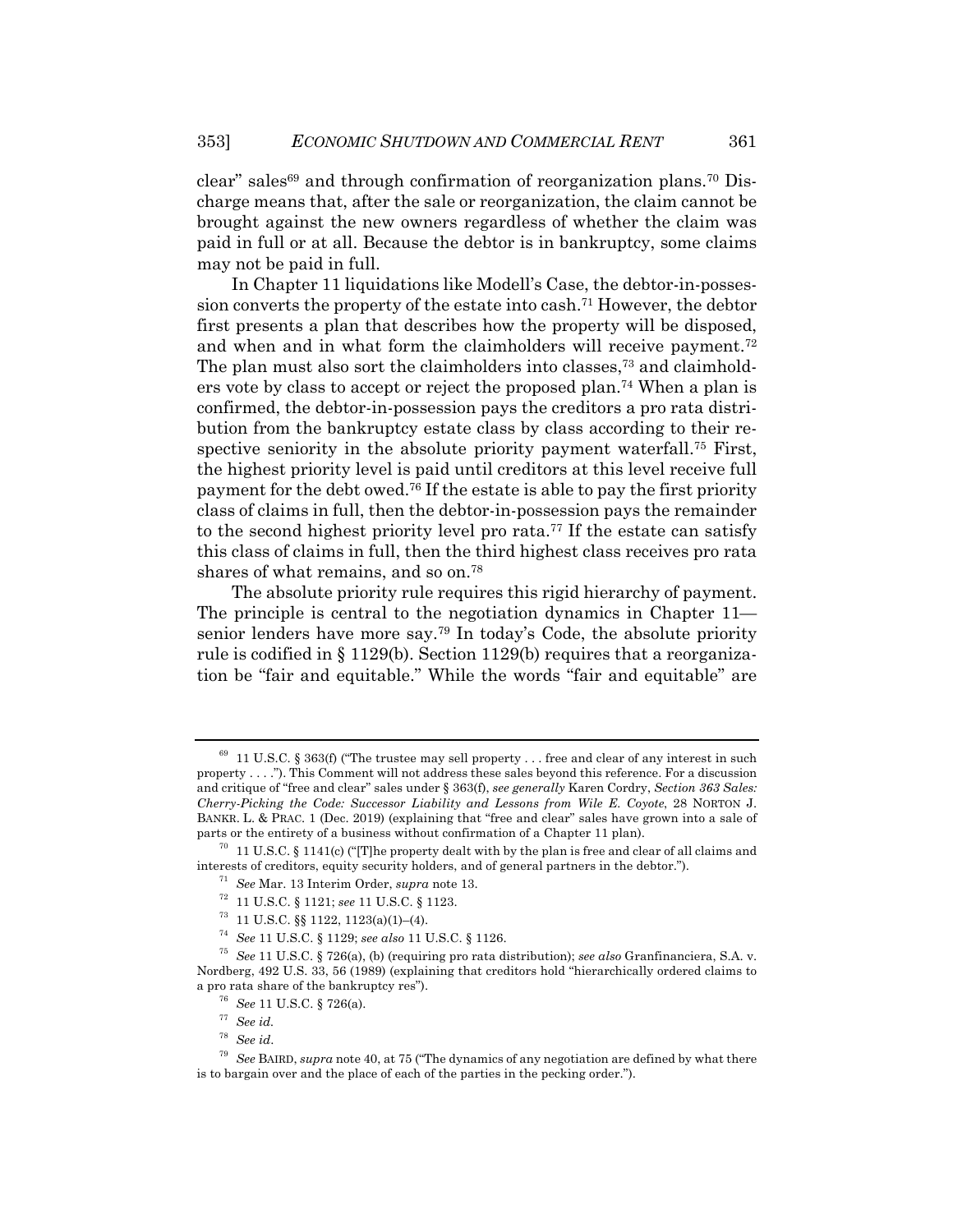codified in 11 U.S.C.  $\S$  1129(b) as a requirement for cramdown,<sup>80</sup> due to the absolute priority rule's history and case law, the principle of absolute priority undergirds all Chapter 11 bankruptcy negotiations.<sup>81</sup> Under this rule, in order for a reorganization plan to be effectuated, stakeholder's rights in relation to each other must be respected.<sup>82</sup> Secured claims must be paid in full before any junior claims are paid.83 Unsecured creditor claims must be paid in full before any junior "claim or interest," such as stock.84 For example, a vendor that shipped sporting merchandise and holds an unpaid bill (an unsecured claim) holds a claim that must be paid before a Modell's stockholder receives anything.<sup>85</sup> Though there is a new value exception under  $\S 1129(b)(2)(B)(ii)$ that is the subject of much controversy, $86$  as a practical matter, equity is generally wiped out in Chapter  $11.^{87}$  A reorganization plan cannot be confirmed over a stakeholder's dissent if absolute priority is violated.88

Section 507(a) also creates a hierarchy among other creditors.<sup>89</sup> Importantly for Modell's Case, § 507(a) places administrative expense claims near the top of this waterfall, though they are still below secured claims.90 Section 503(b) provides that, "[a]fter notice and a hearing, there shall be allowed administrative expense claims, other than claims allowed under  $\S 502(f)$  of this title, including—(1) the actual necessary costs and expenses of preserving the estate including" assorted expenses a debtor may need to incur during the case, such as wages and

 $^{84}$  11 U.S.C. § 1129(b)(2)(B)(ii).

<sup>87</sup> *See, e.g.*, *In re* Toy & Sports Warehouse, Inc., 37 B.R. 141, 150 (Bankr. S.D.N.Y. 1984)

 $80$  At a cramdown hearing, the debtor in possession seeks confirmation of a reorganization plan over the dissent of a creditor class. 11 U.S.C. § 1129(b).

<sup>81</sup> *See* BAIRD, *supra* note 40, at 74 ("The absolute priority rule is central to the law of corporate reorganizations because it is a source of substantive rights as well as the procedural protections that each participant in a reorganization enjoys."). For a cogent discussion of the absolute priority rule's history and evolution see generally BAIRD, *supra* note 40.

<sup>82</sup> *Id.* at 69 ("*Case* [a Supreme Court decision] . . . forged a link between the phrases 'fair and equitable' and 'absolute priority,' a link that lawyers, judges, and Congress have accepted ever since.").

<sup>83</sup> *See* 11 U.S.C. § 1129(b)(2)(A).

<sup>85</sup> *See id.*

<sup>86</sup> *See* Bruce A. Markell, *Owners, Auctions, and Absolute Priority in Bankruptcy Reorganizations*, 44 STAN. L. REV. 69, 72 (1991).

<sup>(</sup>explaining that "[t]he debtors' equity shareholders in [the lowest class within the Absolute Priority Rule] are impaired under the plan because they will be wiped out and all of the stock of [the company] will be cancelled").

<sup>&</sup>lt;sup>88</sup> *See* 11 U.S.C. § 1129(b)(1) ("[T]he court . . . shall confirm the plan . . . if the plan . . . is fair and equitable, with respect to each class of claims or interests that is impaired under, and has not accepted the plan.").

<sup>89</sup> 11 U.S.C. § 507(a).

<sup>90</sup> *Id.*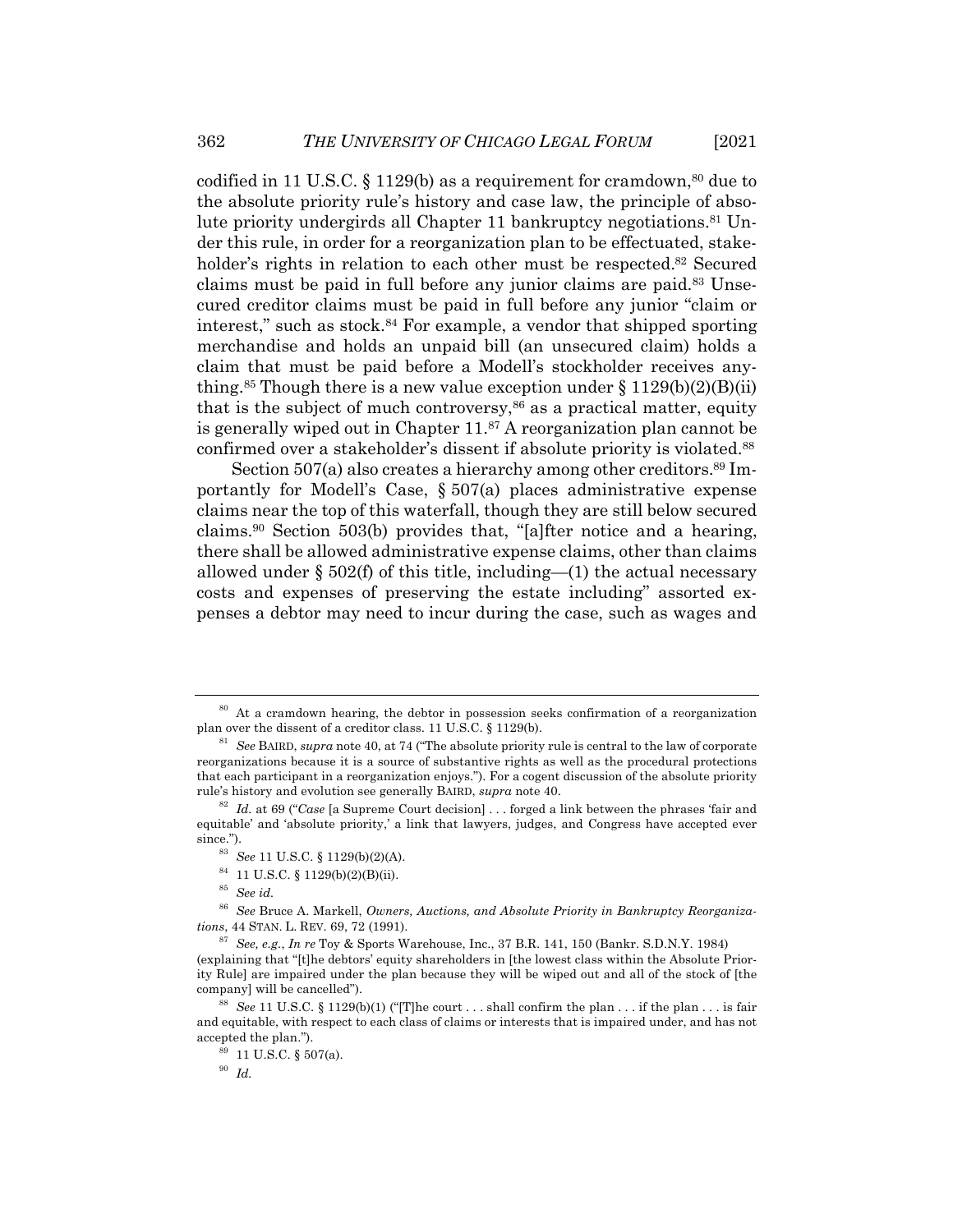salaries of key employees, taxes, and professional services.<sup>91</sup> Pragmatically, this makes sense. Debtor firms may have essential expenses that arise after filing for bankruptcy that must be paid to keep the lights on. For example, firms need their employees to continue generating revenues to stay in business or maximize the value in assets of the firm as the firm liquidates. These employees would not continue to work for the firm if they thought it probable that they would only get cents on the dollar for their labors during the bankruptcy. Generally, rational creditors want to grant administrative expense priority for the "actual, necessary costs and expenses of preserving the estate."92 These payments inure to the benefit of the other claimholders.

Of course, the debtor in bankruptcy has finite resources, so administrative expenses are still at risk of partial or non-payment. Administrative insolvency occurs in Chapter 11 cases where the debtor cannot afford to pay the allowed administrative expenses in full.93 Debtors that mismanage their resources—or encounter public health crises like COVID-19—in Chapter 11 may face administrative insolvency.94 The longer the Chapter 11 case drags on, the more administrative expenses it will accumulate through operating expenses—even if these are reduced due to an economic lockdown—and legal fees. Additionally, the firm still must compete in the market. Chapter 11 does not protect a firm from losing money due to mismanagement.

As a firm approaches administrative insolvency, parties holding administrative expense claims begin to sweat. Administrative expense claims do not receive equal treatment. The clearest—and most relevant—example of this is the Code's preferential treatment of professional services expenses.95 Professionals can extract payment for their services during the proceedings, protecting themselves from the risk of administrative insolvency.96 Conversely, the Code is silent about interim payment of other administrative expenses.97 It is only clear that administrative expense claims must be paid before junior claims when the property of the estate is distributed at the end of the case.<sup>98</sup>

 $91$  11 U.S.C. § 503(b)(1)–(9).

 $92$  11 U.S.C. § 503(b).

<sup>93</sup> Alec P. Ostrow, *The Animal Farm of Administrative Insolvency*, 11 AM. BANKR. INST. L. REV. 339, 340 (2003) (noting that unsuccessful Chapter 11 cases can result in the debtor being unable to pay in full the bills it accumulated during the proceedings—a nightmare scenario for professionals and lenders who risked their time and resources in the endeavor).

<sup>94</sup> *See id.* at 345.

<sup>95</sup> *See* 11 U.S.C. § 331.

<sup>96</sup> *Id.*

<sup>97</sup> Ostrow, *supra* note 93, at 346–48.

<sup>98</sup> 11 U.S.C. § 726(b).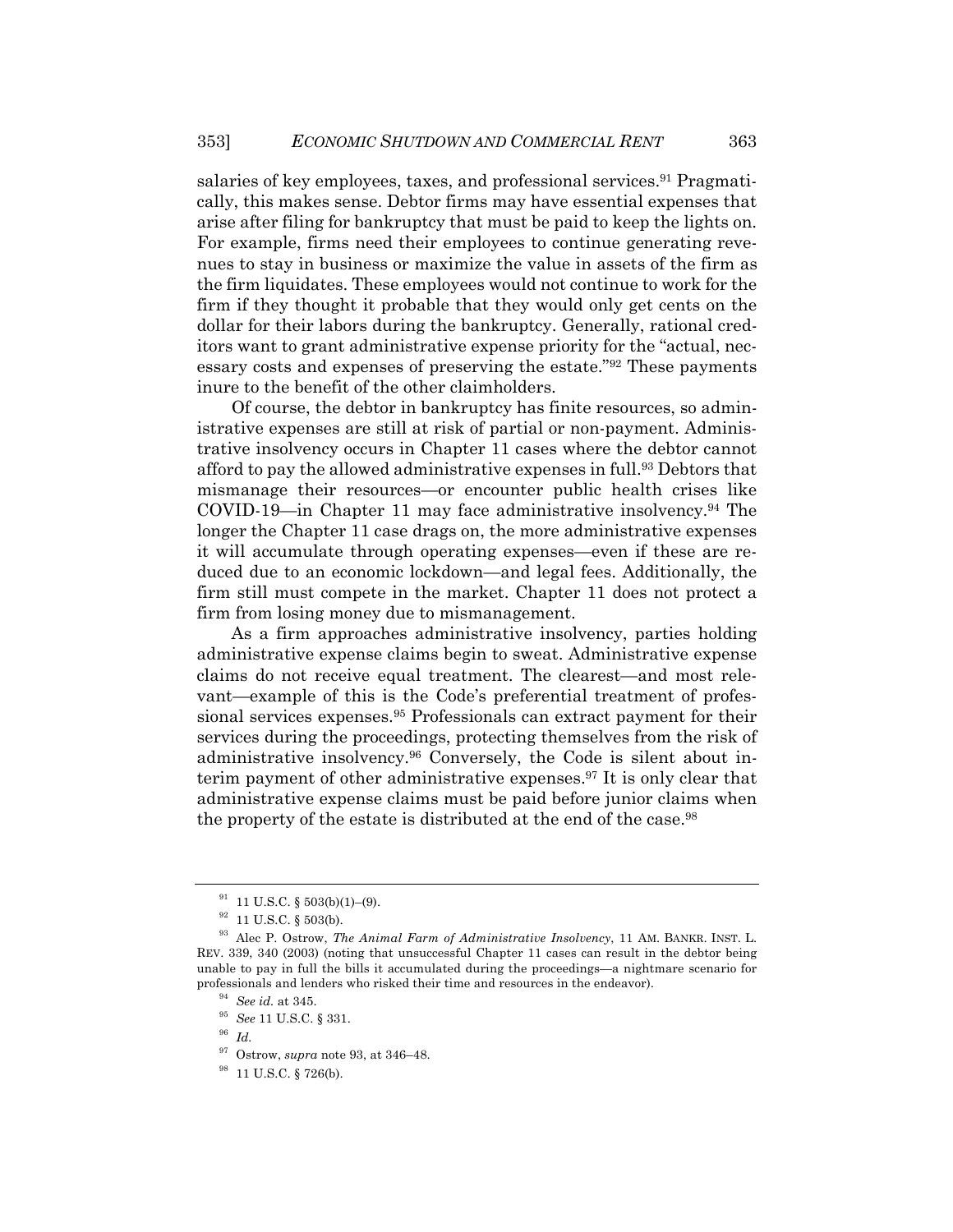#### C. Nonresidential Leases Under Section 365

Commercial leases are one potentially large "actual, necessary cost[ ] and expense[ ]" for retail businesses in Chapter 11.99 Unlike the wages, taxes, and fees noted above, however, lease obligations are not necessarily a new expense incurred. Indeed, the unexpired leases in Modell's Case were subject to the debtor's privilege in § 365 that enables the trustee to assume or reject unexpired nonresidential leases and executory contracts.100 If the trustee assumes a lease, the estate will be liable for the obligations under the agreement, and the debtor can retain the benefit of the lease agreement—occupancy.101 The debtor must fulfill any obligations of assumed leases or executory contracts when they arise during the proceedings; $102$  they must pay when rent is due. On the other hand, if the trustee rejects a lease, the rejection is considered a pre-petition breach.103 The landlord then has an unsecured claim—"a right to payment"104— for expectation damages.105 The debtor must vacate the premises.106 The landlord then must get in line with all of the other claimholders to await the pro rata waterfall pursuant to absolute priority rule.

In cases like Modell's, however, the trustee may not immediately assume or reject upon filing petition for Chapter 11. Instead, the trustee can take the time permitted by the Code to determine which unexpired leases (and executory contracts) would benefit the estate and which should be rejected. The trustee has 120 days to decide whether to assume or reject unexpired leases, subject to court granted extensions.<sup>107</sup> During the interim period while the debtor occupies premises under an unexpired lease,  $\S 365(d)(3)$  requires the debtor to "timely perform all the obligations of the debtor . . . arising from and after the order for relief under any unexpired lease of nonresidential real property, until such lease is assumed or rejected." While it is possible to receive a sixtyday extension on rent payment if the debtor shows "cause," the statute explicitly commands that "the time for performance shall not be extended beyond such sixty-day period."108

 $^{99}$  11 U.S.C.  $\S$  503(b).

<sup>100</sup> *See* 11 U.S.C. § 365(a), (d)(4)(A)(i–ii).

<sup>101</sup> *See* BAIRD, *supra* note 40, at 134.

<sup>102</sup> *See In re* Airlift Int'l, Inc., 761 F.2d 1503, 1508 (11th Cir. 1985).

 $^{103}~$  11 U.S.C. § 365(g).

 $104$  11 U.S.C. § 101(5).

<sup>&</sup>lt;sup>105</sup> 11 U.S.C. § 365(g) ("[T]he rejection of an executory contract or unexpired lease of the debtor constitutes a breach of such . . . lease.").

<sup>106</sup> *See id.*

<sup>107</sup> *See* 11 U.S.C. § 365(d)(4)(A)(i–ii), (B)(i–ii).

<sup>108</sup> *Id.*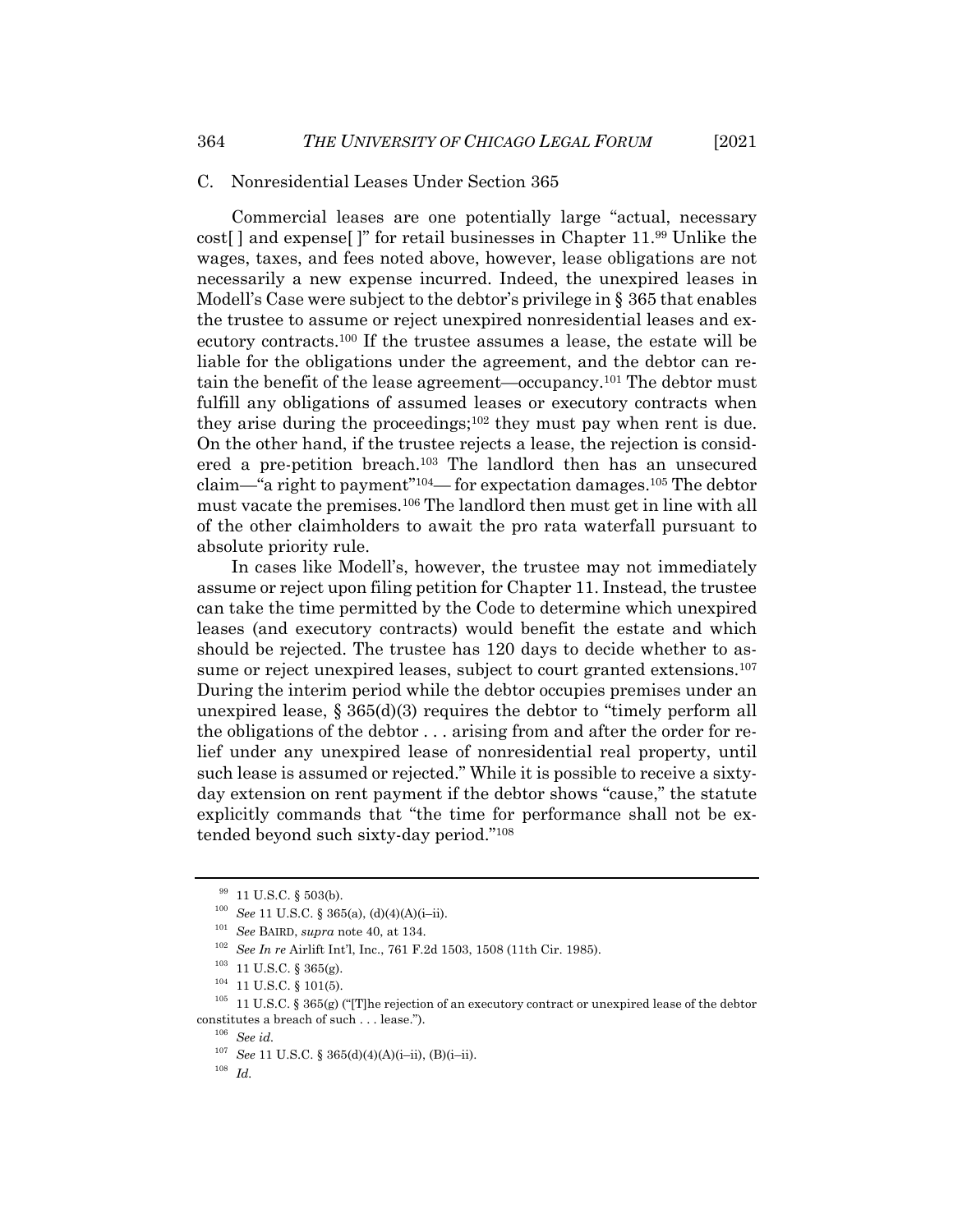Despite lobbying efforts from commercial landlords, this special landlord protection under  $\S 365(d)(3)$  has more bark than bite. Congress added this provision to the Code in the Bankruptcy Amendments and Federal Judgeship Act of 1984.109 Senator Orrin Hatch, one of the proponents of the amendment, outlined the purpose of the provision. First, it would "insure [sic] that the debtor-tenants pay their rent, common area and other charges on time," meaning "at the time required in the lease."110 Second, after a sixty-day extension on these payments for cause, "the amounts due during the first 60 days would be required to be paid." Third, once the sixty-day grace period expired, the debtor would have to pay "all obligations" "on time."111 Despite Senator Hatch's clear intention that the provision require payment at the time obligations are due under the lease, neither the 1984 amendment nor the present-day Code includes a remedy in the event of  $\S$  365(d)(3) default.<sup>112</sup>

Because the Code is silent on the remedy for default, $113$  judges decide: they use their discretion. First, the judge must determine whether the default of "timely payment" under  $\S 365(d)(3)$  requires a penalty. If the judge decides a penalty is appropriate, they then decide what it will be. For example, in *In re Southwest Aircraft Services, Inc.*, <sup>114</sup> the Ninth Circuit indicated it would take a discretionary approach to handling violations of  $\S 365(d)(3)$ .<sup>115</sup> The judge may determine whether the lease is rejected by nonpayment, some other penalty, or no penalty at all.116 A bankruptcy court in the Southern District of New York also opted for this discretionary approach.117 One Delaware Bankruptcy court suggested in dicta that failure to pay could cause the lease to be rejected.118

After deciding whether to apply a more extreme remedy to enforce  $\S$  365(d)(3), the judge must determine the priority level of the landlord's

<sup>109</sup> Pub. L. No. 98-353, 98 Stat. 333.

<sup>110</sup> *In re* Mr. Gatti's, 164 B.R. 929, 932 (Bankr. W.D. Tex. 1994) (quoting 130 Cong. Rec. S8891, 599 (1984) (statement by Sen. Hatch)).

<sup>111</sup> *Id.*

 $112$  *Id.* at 933 ("As straightforward as newly added Section 365(d)(3) was regarding the obligation of the debtor-tenant to fully and timely perform, it was wholly lacking with regard to any expression of the remedies available to the lessor in the event of a default."); *see also* 11 U.S.C. § 365.

<sup>113</sup> *See* CIT Comm. Fin. Corp. v. Midway Airlines Corp. (*In re* Midway Airlines Corp.), 406 F.3d 229, 235 (4th Cir. 2005) ("While it is clear that  $\S 365(d)(10)$  and  $\S 365(d)(5)$  impose on [the debtorin-possession] the duty to perform all lease obligations in a timely manner, these sections do not specify a lessor's remedy should the [debtor-in-possession] fail to perform.").

<sup>114</sup> 831 F.2d 848 (9th Cir. 1987).

 $^{115}\,$   $Id.\;$  at 854.

<sup>116</sup> *Id.*

<sup>117</sup> *In re* Westview 74th St. Drug Corp., 59 B.R. 747, 754 (Bankr. S.D.N.Y. 1986) ("[T]he appropriate remedy for such a failure is one which should be formulated by the court after a review of the facts of the particular case.").

<sup>118</sup> *In re* DBSI, Inc., 407 B.R. 159, 164 (Bankr. D. Del. 2009).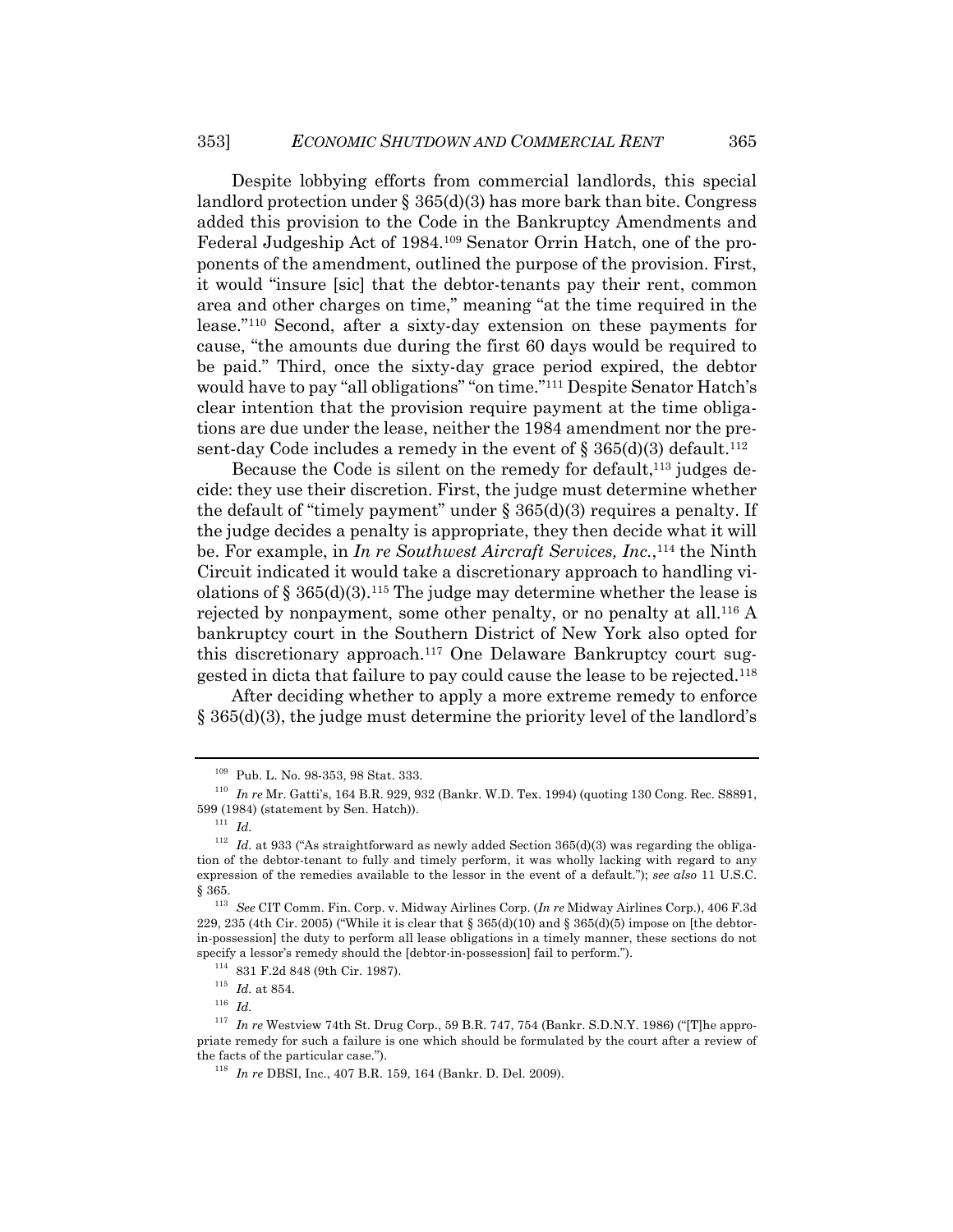claim. Courts fall into three groups at this point: (1) courts that "do not automatically grant administrative status to the lessor's claim"119 (the minority); (2) courts "that do automatically grant administrative status"120 to the landlord's claim (the majority); and (3) courts that have determined the claim is entitled to both administrative status and "some form of special or superpriority treatment"121 (a minority within the majority).122 Superpriority places the administrative expense claim above other administrative expenses.123

In summary, the language of  $\S 365(d)(3)$  presents a bright line requirement. The debtor must "timely" pay their lease obligations, and they cannot receive an extension to pay beyond sixty days. Nonetheless, the bankruptcy judge may exercise considerable discretion due to the Code's lack of remedy—especially in the Third Circuit where there is no binding precedent on this issue.

#### D. Equitable Discretion Under § 105(a)

Section 105(a) of the Code grants the bankruptcy judge residual equitable power that enables judges to craft discretionary orders.124 Judges "may issue any order, process, or judgment that is necessary or appropriate to carry out the provisions of [the Code]."125 Judges have turned to this seemingly broad provision for the authority to make many different kinds of orders they deem "necessary" for a particular case.126 However, because of the diversity of these orders, accepted  $§$  105(a) usage varies by jurisdiction.<sup>127</sup> Courts often cabin their use of

- <sup>122</sup> *In re* Mr. Gatti's, 164 B.R. at 940–42.
- <sup>123</sup> Ostrow, *supra* note 93, at 347–48.

<sup>119</sup> *See, e.g.*, *In re* Mr. Gatti's, 164 B.R. 929, 935–38, 946 (Bankr. W.D. Tex. 1994) (citing other courts that follow the minority approach and adopting the minority approach).

<sup>120</sup> *See, e.g.*, *In re* Worths Stores Corp., 135 B.R. 112, 116 (Bankr. E.D. Mo. 1991) (holding that the lessor need not meet the requirements under § 503(b)(1)(A)); *see also In re* Mr. Gatti's, 164 B.R. at 937–40 (identifying courts that follow the majority approach).

<sup>121</sup> *See, e.g.*, *In re* Telesphere Communications, Inc., 148 B.R. 525, 531 (Bankr. N.D. Ill. 1992) ("Pursuant to the plain language of Section  $365(d)(3)$ , the trustee or debtor in possession has a duty, prior to assumption or rejection of a lease of nonresidential real property, to make timely payment of the full rent due, from any available funds (subject to Section 363(c)(2) of the Code), regardless of the administrative solvency of the estate.").

<sup>124</sup> *See* United States v. Energy Res. Co., 495 U.S. 545, 549 (1990) ("[Section 105(a)] [is] consistent with the traditional understanding that bankruptcy courts, as courts of equity, have broad authority to modify creditor-debtor relationships.").

 $125$  11 U.S.C. § 105(a).

<sup>126</sup> *See, e.g.*, Knupfer v. Lindblade (*In re* Dyer), 322 F.3d 1178, 1189–90 (9th Cir. 2003) (recognizing the bankruptcy court's authority to sanction a party for civil contempt under  $\S 105(a)$ ); Bayer Corp. v. MascoTech, Inc. (*In re* Autostyle Plastics, Inc.), 269 F.3d 726, 748 (6th Cir. 2001) (explaining that "a bankruptcy court can consider whether to recharacterize a claim of debt as equity" using its authority under section 105(a)).

<sup>127</sup> *Bayer Corp.*, 269 F.3d at 749 (allowing recharacterization of insider debt as equity). *But see*  Unsecured Creditors Comm. Of Pac. Express, Inc. et al. v. Pioneer Com. Funding Corp. (*In re*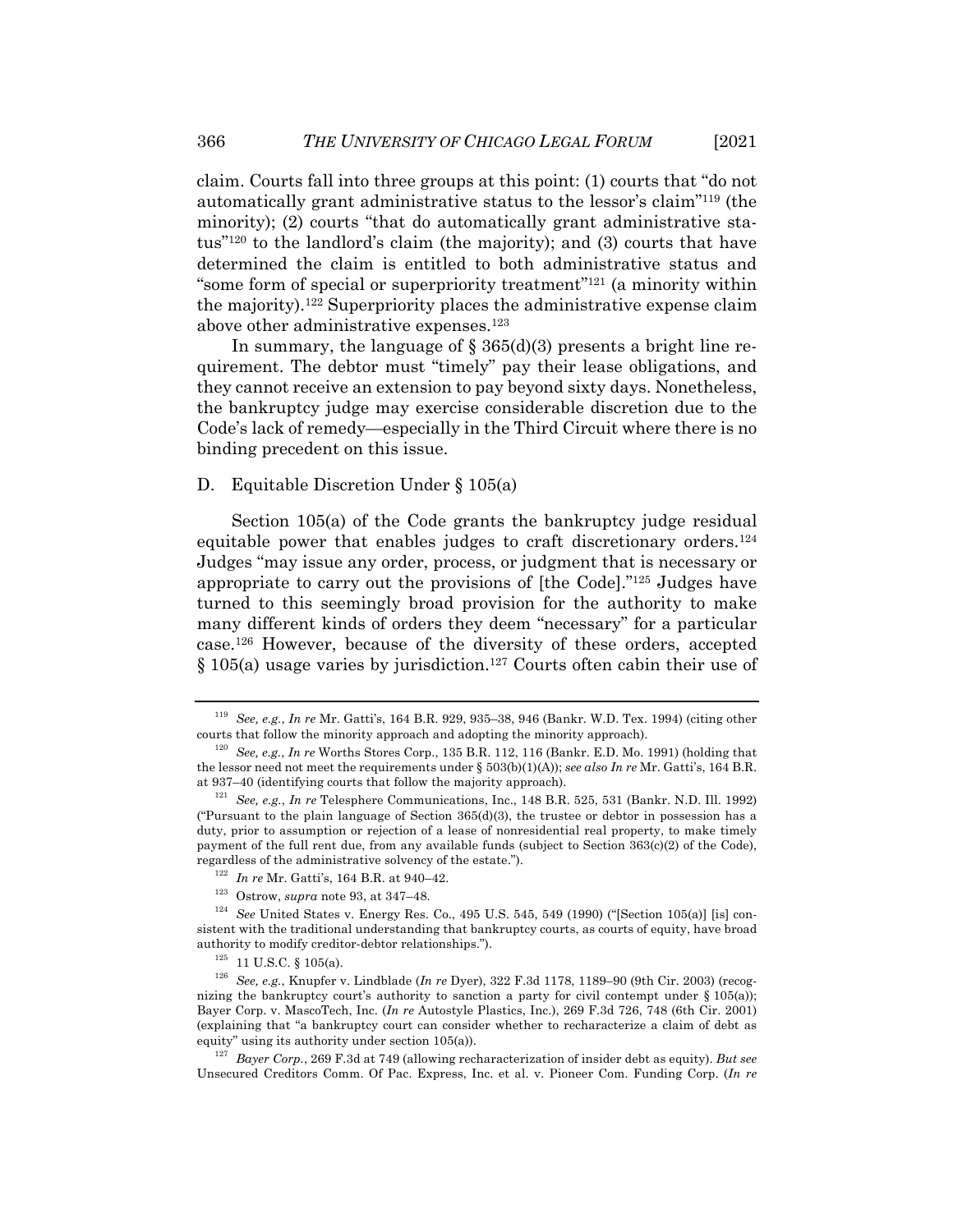§ 105(a) in a particular case to the facts at hand and so limit uniformity of  $\S$  105(a) usage.<sup>128</sup>

Despite the variety of orders that use § 105(a), there are "two general schools of thought regarding the breadth of section [sic] 105."129 One school views  $\S 105(a)$  as a gap-filler that should be used by judges to vindicate implicit goals of the Code.130 Courts frequently cite the treatise Collier on Bankruptcy,131 which contends that this is the dominant view.132 The gap-filler view does not include administration of rough justice.<sup>133</sup> The other school of thought views  $\S 105(a)$  as one provision among many that should be used only to implement what is expressly covered by the statute.134 Courts take both views when applying  $§ 105(a).$ <sup>135</sup>

 $^{129}$  2 COLLIER ON BANKRUPTCY  $\P$  105.01 (16th ed. 2020).

<sup>130</sup> *See id.*

<sup>131</sup> *See* Law v. Siegel, 571 U.S. 415, 421 (2014).

 $132$  2 COLLIER ON BANKRUPTCY  $\P$  105.01 (16th ed. 2020) ("The broad view currently prevails, and this tracks the power of district courts in equity receiverships.").

<sup>133</sup> *But see id.* ¶ 105.01, n. 6 ("Section 105 of the Bankruptcy Code bestows on bankruptcy courts a specific equitable power to act in accordance with principles of justice and fairness. Bankruptcy courts have broad latitude in exercising this power.") (quoting Sears, Roebuck & Co. v. Spivey, 265 B.R. 357, 371 (E.D.N.Y. 2001)).

<sup>134</sup> *See id.* ¶ 105.01.

<sup>135</sup> *See In re* Oi Brasil Holdings Cooperatief U.A., 578 B.R. 169, 201 (Bankr. S.D.N.Y. 2017), *reconsideration denied*, 582 B.R. 358 (Bankr. S.D.N.Y. 2018) ("Section 105(a) is understood as providing courts with discretion to accommodate the unique facts of a case consistent with the policies or directives set by the other applicable substantive provisions of the Bankruptcy Code."); *see also* New England Dairies, Inc. v. Dairy Mart Convenience Stores, Inc. (*In re* Dairy Mart Convenience Stores, Inc.), 351 F.3d 86, 91–92 (2d Cir. 2003) ("The equitable power conferred . . . by section 105(a) is the power to exercise equity in carrying out the *provisions* of the Bankruptcy Code, rather than to further the purposes of the Code generally, or otherwise to do the right thing. This language suggests that an exercise of section 105 power be tied to another Bankruptcy Code section and not merely to a general bankruptcy concept or objective.") (internal citations omitted); Jamo v. Katahdin Fed. Credit Union (*In re* Jamo), 283 F.3d 392, 403 (1st Cir. 2002) ("The authority bestowed [by section 105(a)] may be invoked only if, and to the extent that, the equitable remedy

Pacific Express, Inc.), 69 B.R. 112, 115 (B.A.P. 9th Cir. 1986) (explaining that because "there is a specific provision governing [recharacterization]," (Equitable Subordination under 11 U.S.C.  $§ 510(c)$  "it is inconsistent with the interpretation of the Bankruptcy Code to allow such determinations to be made under different standards through the use of a court's equitable powers" under section 105(a)); *In re* CoServ, L.L.C., 273 B.R. 487, 497 (Bankr. N.D. Tex. 2002) (explaining that "it is only logical that the bankruptcy court be able to use Section 105(a) of the Code to authorize satisfaction of the prepetition claim in aid of preservation or enhancement of the estate"); *In re* Kmart Corp., 359 F.3d 866, 874 (7th Cir. 2004) (ruling that § 105(a) without another provision of the Code does not grant the court authority to issue payment of prepetition claims in what have become known as critical vendor orders).

<sup>128</sup> *See* Palmer v. United States (*In re* Palmer), 219 F.3d 580, 586 (6th Cir. 2000) (explaining that though "these equitable powers [under section 105(a)] are sufficient to toll the  $\S 507(a)(8)(A)(i)$ look-back period if the facts of a given case require such an action," they do not create an "automatic tolling provision that Congress expressly failed to include"); *In re* Lehigh & N. E. Ry. Co., 657 F.2d 570, 582 (3d Cir. 1981) (explaining that the court's use of 105(a) to order payment of prepetition creditors "is neither an expansive nor a broad [holding]" but is particular to "the general principles . . . in the Trust Fund cases" and "cannot control a situation where all funds have been dissipated").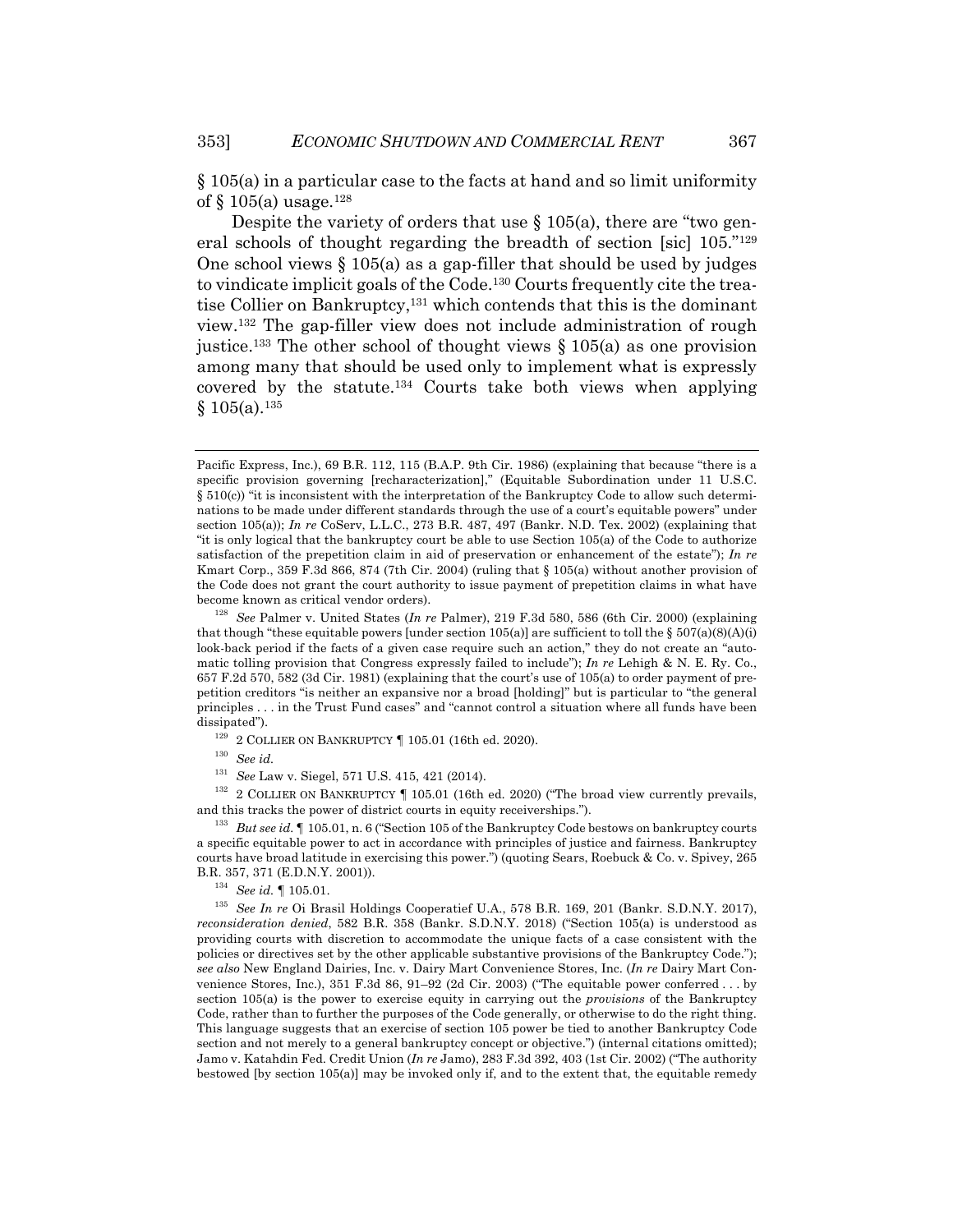Occasionally, even judges on the same court may disagree about which approach should be applied. For example, in *In re Kmart Corp.,*<sup>136</sup> Seventh Circuit Judge Frank Easterbrook rejected a request for using § 105 to depart from the absolute priority scheme.137 He explained that "[a] 'doctrine of necessity' is just a fancy name for a power to depart from the Code."138 In contrast, Judge Richard Posner, also writing for the Seventh Circuit, accepted the solitary use of § 105 to enjoin a third party lawsuit in *In re Caesars Entertainment Operating Co*. <sup>139</sup> There, Judge Posner criticized the bankruptcy judge's "cramped interpretation of section 105(a)" and suggested it should be used as needed to "enhance the prospects of successful resolution of the disputes attending [the] bankruptcy."140

Despite the diverse issues that  $\S 105(a)$  could apply to, there has been a trend in circuit court opinions restricting bankruptcy judges' use of  $\S$  105(a).<sup>141</sup> It has become common practice to tie  $\S$  105(a) to another provision of the Code.<sup>142</sup> It is also widely accepted that  $\S 105(a)$  "does" not authorize the bankruptcy courts to create substantive rights that are otherwise unavailable under applicable law or constitute a roving commission to do equity."143 And whatever controversy may exist about § 105(a), the Supreme Court has noted that "[i]t is hornbook law that § 105(a) 'does not allow the bankruptcy court to override explicit mandates of other sections of the Bankruptcy Code."<sup>144</sup>

### E. Section 305 Abstention

Though a norm has developed that tying § 105 to another provision of the Code can justify all sorts of creative orders so long as they don't contravene another section, Modell's Case presents an odd challenge to this proposition. In Modell's Case the order in question used § 105 with § 305—another discretionary provision that is viewed as an extraordinary remedy.

dispensed by the court is necessary to preserve an identifiable right conferred elsewhere in the Bankruptcy Code.").

<sup>136</sup> 359 F.3d 866 (7th Cir. 2004).

<sup>137</sup> *Id.* at 871.

<sup>138</sup> *Id.*

<sup>139</sup> 808 F.3d 1186, 1188 (7th Cir. 2015).

<sup>140</sup> *Id.* at 1188.

<sup>141</sup> Lawrence Ponoroff, *Whither Recharacterization*, 68 RUTGERS L. REV. 1217, 1222 (2016).

<sup>142</sup> *See In re* Dairy Mart Convenience Stores, Inc., 351 F.3d 86, 92 (2d Cir. 2003); *see also* Ponoroff, *supra* note 141, at 1222.

<sup>143</sup> United States v. Sutton, 786 F.2d 1305, 1308 (5th Cir. 1986); *see also In re* Dairy Mart Convenience Stores, Inc., 351 F.3d at 92; S. Ry. Co. v. Johnson Bronze Co., 758 F.2d 137, 141 (3d Cir. 1985).

<sup>144</sup> Law v. Siegel, 571 U.S. 415, 421 (2014) (citing 2 COLLIER ON BANKRUPTCY ¶ 105.01 (16th ed. 2020)).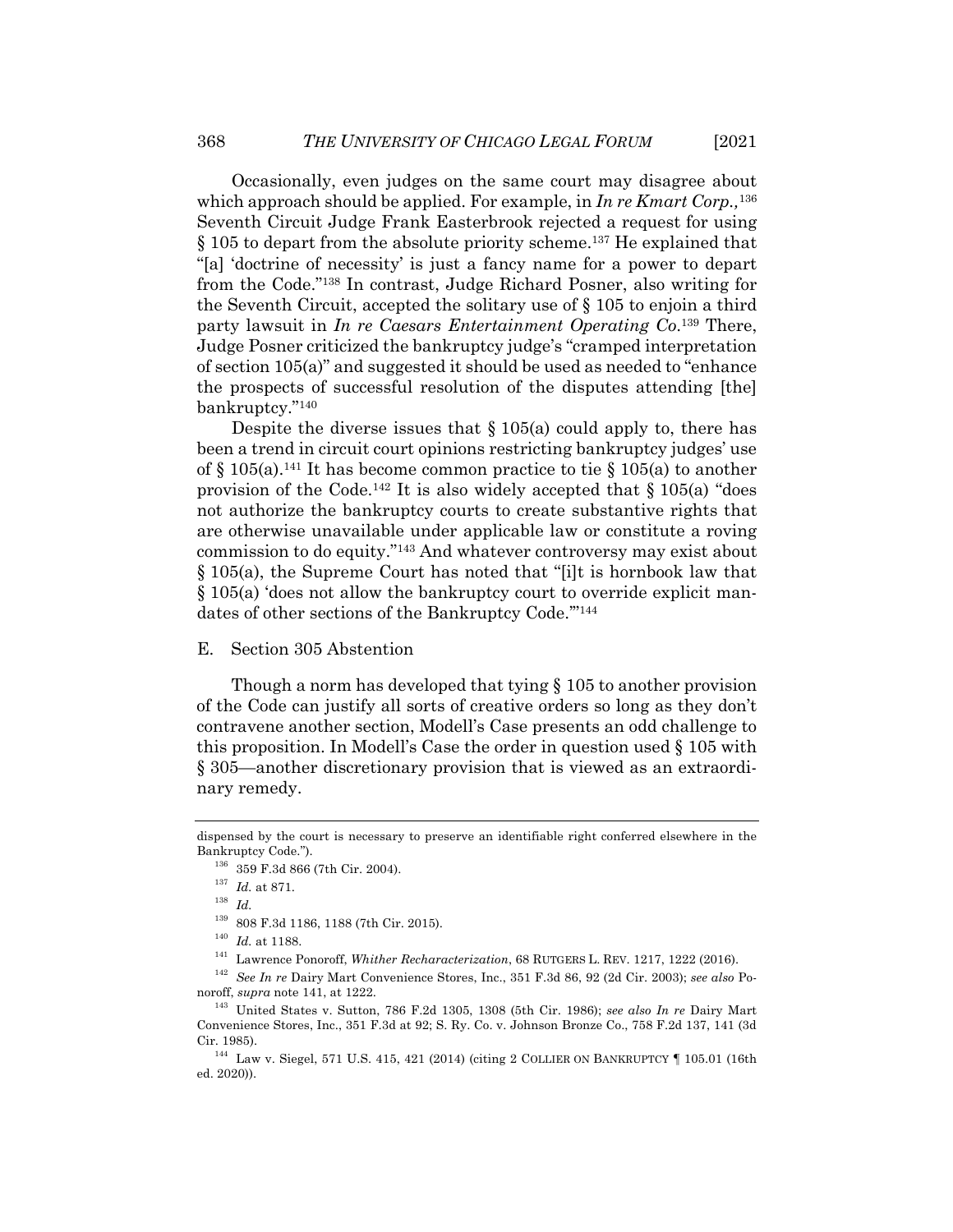Under  $\S 305(a)(1)$ , a judge "may dismiss a case . . . or may suspend all proceedings in a case  $\dots$  at any time if—(1) the interests of creditors and the debtor would be better served by such dismissal or suspension."<sup>145</sup> Because orders under § 305(a) are unappealable,<sup>146</sup> courts have emphasized that the section provides an extraordinary remedy.147 The § 305(a) remedy comes in two forms: dismissal and suspension.<sup>148</sup> In order for the judge to use her discretion under § 305, she must be convinced that such dismissal or suspension will be in the best interest of the creditors and the debtor.149 This generally requires a case-by-case analysis.150

Though there are two different remedies under § 305, according to the limited legislative history, the legislature focused more on dismissal than suspension at the time of enactment. The House Judiciary Committee Report ("Committee Report") noted that § 305(a) is designed to enable a bankruptcy court to decline jurisdiction.151 Furthermore, the legislature contemplated two examples for application of  $\S 305(a)$ . First, if the debtor and its creditors are working toward an agreement out of court and "a few recalcitrant creditors [commence an involuntary case] to provide a basis for future threats to extract full payment," § 305(a)

<sup>148</sup> *See In re* Colonial Ford, Inc., 24 B.R. 1014, 1023 (Bankr. D. Utah 1982) ("Section 305(a)(1) permits 'suspension' as well as dismissal of a case, suggesting the possibility that efforts toward settlement may proceed on more than one front at the same time.").

<sup>149</sup> *See, e.g.*, Pennino v. Evergreen Presbyterian Ministries (*In re* Pennino), 299 B.R. 536, 538 (B.A.P. 8th Cir. 2003) ("The Code . . . permits a court to abstain and dismiss a case only when the best interests of both the debtor and his or her creditors are better served."); GMAM Inv. Funds Tr. I v. Globo Comunicacoes E Participacoes S.A. (*In re* Globo Comunicacoes E Participacoes S.A.), 317 B.R. 235, 255 (S.D.N.Y. 2004) ("Courts that have construed Section 305(a)(1) are in general agreement that abstention in a properly filed bankruptcy case is an extraordinary remedy, and that dismissal is appropriate under that provision only where the court finds that both 'creditors and the debtor' would be 'better served' by a dismissal."); *In re* Iowa Coal Mining Co., 242 B.R. 661, 671 (Bankr. S.D. Iowa 1999) ("[T]he statute requires only that the best interests of both the debtors and the creditors be served.").

 $145$  11 U.S.C. § 305(a)(1).

 $146$  11 U.S.C. § 305(c) ("An order under subsection (a) of this section dismissing a case or suspending all proceedings in a case . . . is not reviewable by appeal or otherwise by the court of appeals . . . .").

<sup>147</sup> *In re* RAI Mktg. Servs., Inc., 20 B.R. 943, 945 (Bankr. D. Kan. 1982) ("[G]iven that an abstention order is not appealable, this Court finds that § 305 should be strictly construed."); *In re* Artists' Outlet, Inc., 25 B.R. 231, 232 (Bankr. D. Mass. 1982) ("As a dismissal under § 305 is not appealable, application of § 305 is not to be made indiscriminately."); *In re* 82 Milbar Boulevard, Inc., 91 B.R. 213, 216 (Bankr. E.D.N.Y. 1988) ("[Section 305] should be used sparingly . . . .").

<sup>150</sup> *See In re* Trina Assocs., 128 B.R. 858, 867 (Bankr. E.D.N.Y. 1991) ("Although the tests are useful, in determining whether dismissal under § 305(a) is appropriate, courts must look to the facts of the individual cases."); *In re* Birchall, 381 B.R. 13, 19 (Bankr. D. Mass. 2008) (considering "the particular facts of th[e] case" though they were "[n]ot included in the [ ] listed factors"); Farmer v. First Va. Bank, 22 B.R. 488, 491 (E.D. Va. 1982) ("[A]bstention is appropriate only if it will not impair the interests of any of the parties involved.").

<sup>151</sup> *See* H.R. Rep. No. 95-595, 95th Cong., 1st Sess. 325 (1977).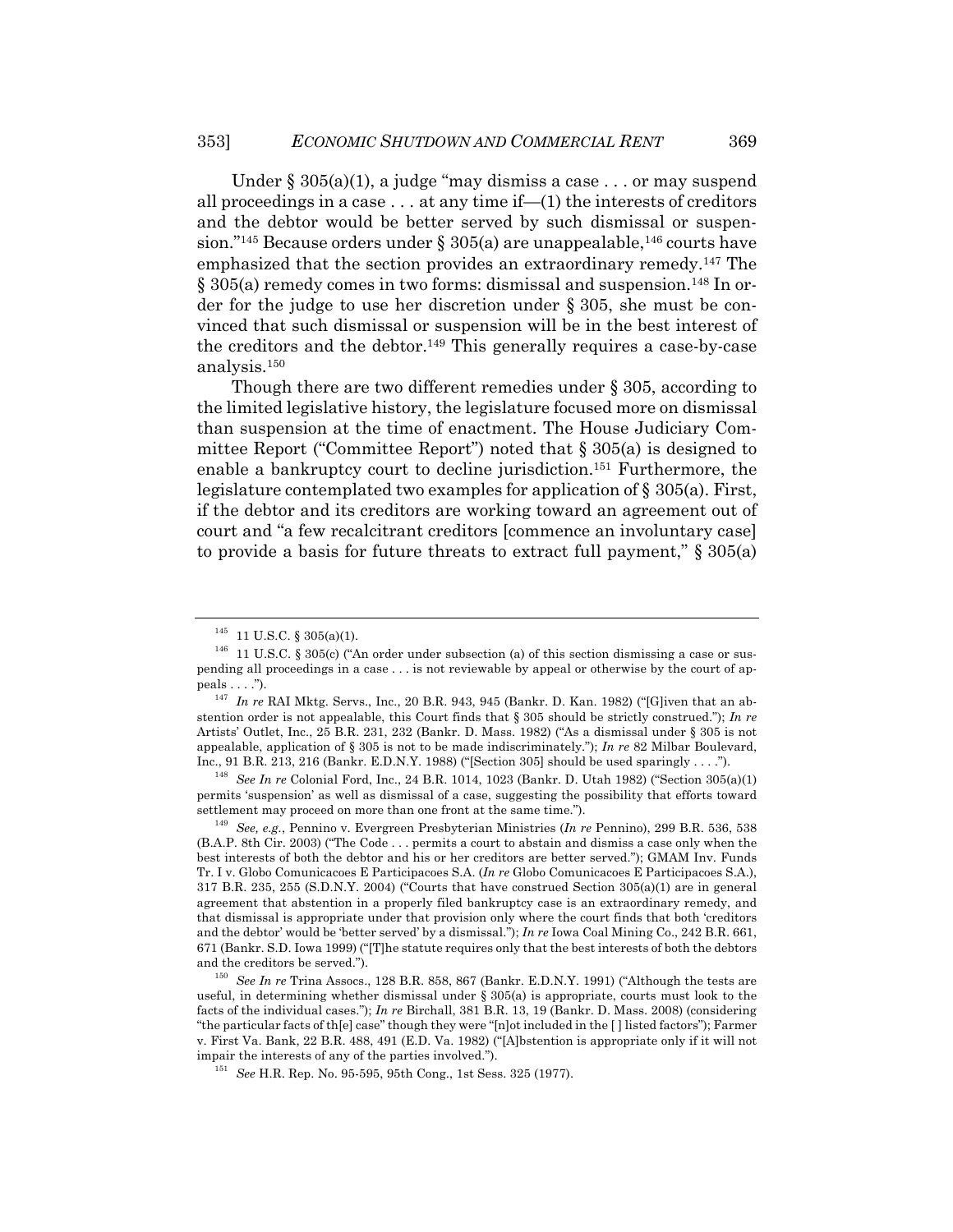could be used to dismiss the involuntary filing.152 Second, "if there is a pending proceeding concerning the debtor and the factors specified in proposed 11 U.S.C. [§] 304(c) warrant dismissal or suspension the court may so act."153 There is nothing more in the Congressional Record for § 305(a). It is noteworthy that the Committee Report identified these two scenarios as "examples" where  $\S 305$  could be applicable.<sup>154</sup> The legislature likely knew the provision would be applicable in additional unimagined situations.155 Indeed, the majority of courts now consider § 305(a) applicable beyond the Committee Report's examples.156

Courts have applied  $\S 305(a)$  in a wide range of cases. They have ordered § 305(a) dismissal when creditors file involuntary petitions to hinder out-of-court workouts.<sup>157</sup> They have used § 305 to dismiss bad faith filings<sup>158</sup> and cases that were simply two party disputes.<sup>159</sup> When novel issues of law arise or there is external litigation with significant bearing on a bankruptcy case, courts have used § 305 to suspend cases.160 Courts have abstained from administering proceedings so that

<sup>155</sup> *See In re* 801 S. Wells St. Ltd. Pshp., 192 B.R. 718, 723 (Bankr. N.D. Ill. 1996) ("Had Congress intended the illustrative example in the legislative history to limit the factual scenarios under which abstention is authorized, it would have included such language in § 305(a) itself.").

<sup>156</sup> *See In re* Spade, 258 B.R. 221, 230 (Bankr. D. Colo. 2001) (collecting cases) ("[T]he vast majority of cases applying § 305 . . . [v]iew[ ] their [the court's] discretion to be . . . broad under § 305, these courts routinely use a wide variety of factors to evaluate the question of whether dismissal would better serve the interests of the creditors and the debtor.").

<sup>157</sup> *See In re* Wine & Spirits Specialties, Inc., 142 B.R. 345, 347 (Bankr. W.D. Mo. 1992) (dismissing an involuntary petition filed by a single creditor where bankruptcy proceedings would disrupt an ongoing and profitable liquidation sale).

<sup>158</sup> *See, e.g.*, First Conn. Consulting Group, Inc. v. Mocco (*In re* First Conn. Consulting Group, Inc.), 340 B.R. 210 (D. Vt. 2006), *aff'd*, 254 Fed. App'x 64 (2d Cir. 2007) (affirming the bankruptcy judges use of equitable discretion under § 1112(b) and § 305(a) to dismiss Chapter 11 case for bad faith filing); *In re* Long Bay Dunes Homeowners Ass'n, 246 B.R. 801, 806 (Bankr. D.S.C. 1999) (dismissing the case under § 305 "[b]ecause the issues . . . appear[ed] to be primarily between two parties with a long history of litigation in the state court and numerous orders ha[d] already been entered by the state court dealing with the issues").

<sup>159</sup> *See In re* Spade, 258 B.R. 221, 235 (Bankr. D. Colo. 2001) ("There is no need for a federal court to resolve this two-party dispute that implicates purely state law issues.").

<sup>160</sup> *See In re* Milestone Educ. Inst., 167 B.R. 716, 724 (Bankr. D. Mass. 1994) (ordering "relief from stay for cause and concomitant suspension of all activity in the l case pursuant to 11 U.S.C. § 305" to preserve the case and enable "the Massachusetts Appeals Court to review the Superior Court's order and address novel and unsettled issues of receivership law"); *In re* Duratech Indus.,

 $\frac{152}{153}$  *Id.* 

Id.; see also 11 U.S.C. § 304(c) (repealed) ("[T]he court shall be guided by what will best assure an economical and expeditious administration of such estate, consistent with—(1) just treatment of all holders of claims against or interests in such estate; (2) protection of claimholders in the United States against prejudice and inconvenience in the processing of claims in such foreign proceeding; (3) prevention of preferential or fraudulent dispositions of property of such estate; (4) distribution of proceeds of such estate substantially in accordance with the order prescribed by this title; (5) comity; and (6) if appropriate, the provision of an opportunity for a fresh start for the individual that such foreign proceeding concerns.").

<sup>154</sup> H.R. Rep. No. 95-595, 95th Cong., 1st Sess. 325 (1977).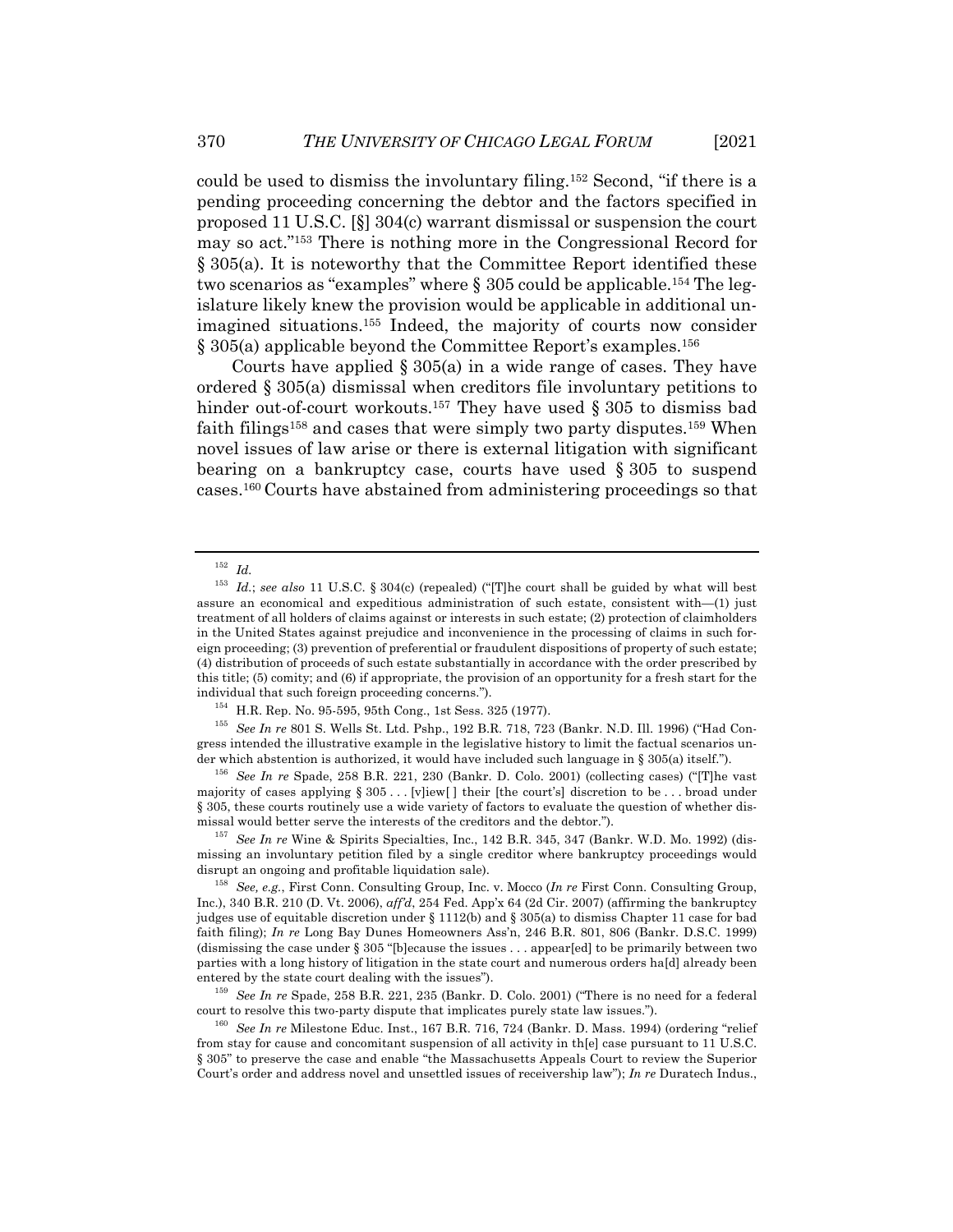external litigation with significant bearing on the case could be resolved.161 Finally, courts have also dismissed proceedings on a comity rationale when aware of another proceeding in a foreign jurisdiction.<sup>162</sup>

Despite the variety of applications,  $\S 305(a)$  should only be applied to a case in its entirety. The Committee Report emphasizes that "[a]bstention under this section . . . is of jurisdiction over the entire case."163 Case law generally reflects this intent.164 In Modell's Case, the court departed from this accepted limitation of § 305.

#### III. MODELL'S MISCONCEIVED SUSPENSION ORDER

Judge Papalia granted Modell's proposed suspension order.165 The authority to do so purportedly derived from § 305(a)(1) and § 105(a).<sup>166</sup> Under  $\S 305(a)(1)$ , "[t]he court after notice and a hearing, may dismiss a case . . . , or may suspend *all* proceedings in a case . . . at any time if— (1) the interests of the creditors and the debtor would be better served by such dismissal or suspension."<sup>167</sup> Under § 105(a), "[t]he court may issue any order, process, or judgment that is necessary or appropriate to carry out the provisions of this title."168 However, because the automatic stay remained in effect, this order effectively used  $\S 105(a)$  to transmogrify § 305(a)(1)'s "*all proceedings*" into "some proceedings."169

The order allowed the debtor to institute a new Limited Operating Budget<sup>170</sup> and temporarily suspend the proceedings.<sup>171</sup> Judge Papalia explained at the hearing on the emergency motion that the COVID-19

<sup>166</sup> *Id.* at 8.

<sup>241</sup> B.R. 283, 287 (E.D.N.Y. 1999) (affirming the bankruptcy court's decision "to abstain from administering Duratech's Chapter 11 case" because the outcome of ongoing litigation the debtor and one of its creditors "could substantially bear upon Duratech's ability to confirm a plan of reorganization").

<sup>&</sup>lt;sup>161</sup> In re Duratech Indus., 241 B.R. 283, 287 (E.D.N.Y. 1999) (affirming the bankruptcy court's decision "to abstain from administering Duratech's Chapter 11 case" because the outcome of ongoing litigation the debtor and one of its creditors "could substantially bear upon Duratech's ability to confirm a plan of reorganization").

<sup>&</sup>lt;sup>162</sup> In re Northshore Mainland Servs., Inc., 537 B.R. 192, 208 (Bankr. D. Del. 2015) ("Here, considerations of comity support abstention pursuant to § 305(a).").

<sup>&</sup>lt;sup>163</sup> H.R. Rep. No. 95-595, 95th Cong., 1st Sess. 325 (1977).

<sup>164</sup> *See, e.g.*, Andrus v. Ajemian (*In re* Andrus), 338 B.R. 746, 750 (Bankr. E.D. Mich. 2006) ("By its terms, § 305(a) applies to entire cases or all proceedings in a case, not particular proceedings in a case, such as this adversary proceeding."); *In re* Bellucci, 119 B.R. 763, 771 (Bankr. E.D. Cal. 1990) ("[Section 305(a)] is applicable on an all-or-nothing basis to the bankruptcy 'case,' . . . . The court cannot rely on section 305 abstention to pick and choose proceedings within the case.").

<sup>165</sup> March Suspension Hearing, *supra* note 19, at 62–63.

 $^{167}$  11 U.S.C. § 305(a)(1) (emphasis added).

 $^{168}$  11 U.S.C. § 105(a).

<sup>169</sup> *See* March Suspension Hearing, *supra* note 19, at 60–65.

<sup>170</sup> Suspension Motion, *supra* note 28, at Ex. 1.

<sup>171</sup> March Suspension Hearing, *supra* note 19, at 39–40.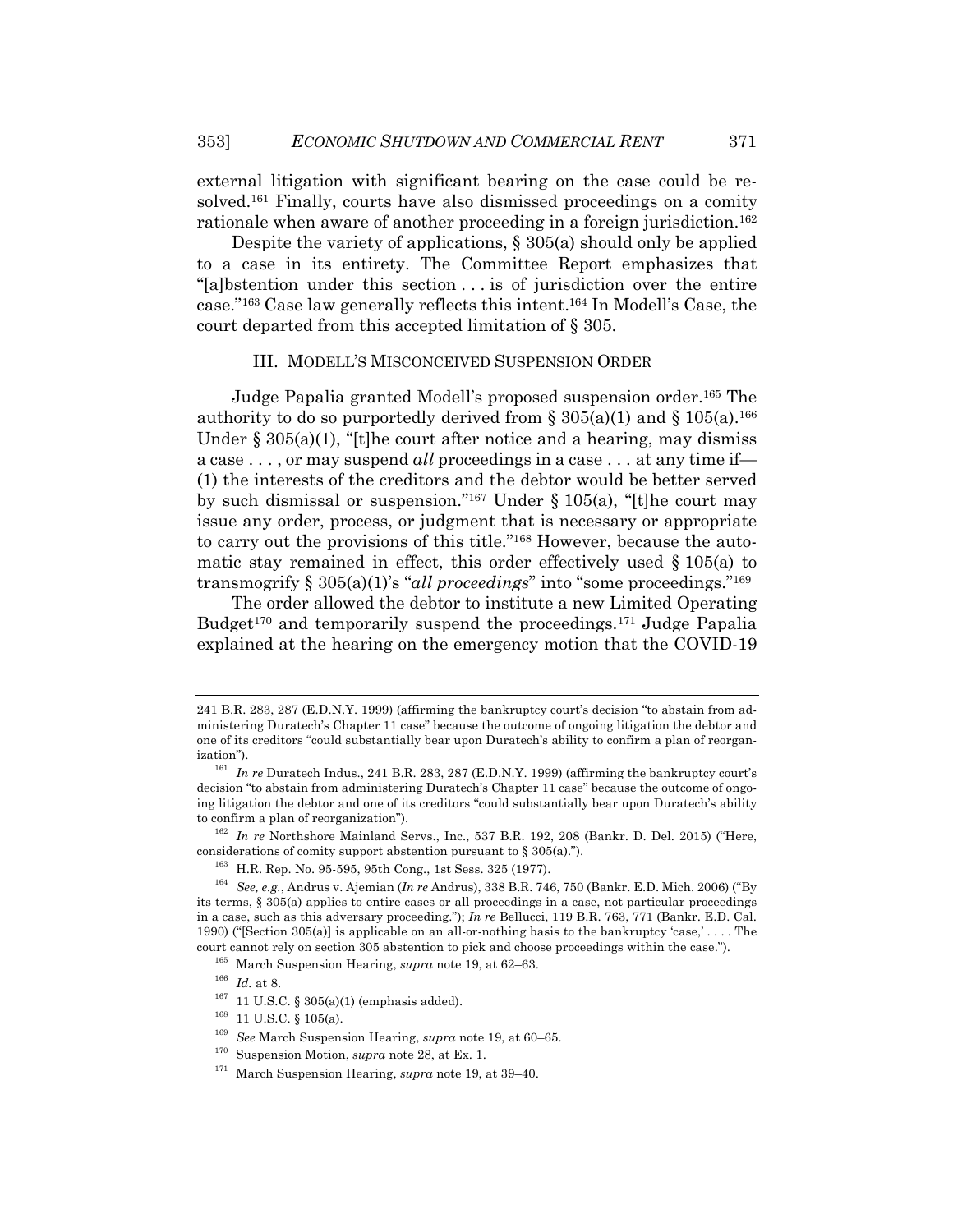pandemic was sufficient cause to permit extension for up to sixty days under § 365(d)(3).<sup>172</sup> The sixty-day timer started the date of filing March 11 and would expire on May 11.173 The order, however, provided that "[a]ll deadlines that would otherwise occur during the Bankruptcy Suspension are hereby extended until further notice."174 This order theoretically stopped the clock on the sixty-day lease obligation extension under § 365(d)(3). Judge Papalia then granted successive orders extending the suspension order well beyond the expiration of the sixty-day clock in apparent contravention of  $\S 365(d)(3)$ .<sup>175</sup> Under the order, the landlords retained their claim—a right to payment of accrued rent subject to the absolute priority rule—that they could pursue when the stores reopened.176 This did little to reassure them of payment in full because limited operating costs continued to melt the Modell's ice cube as the COVID-19 lockdown continued.

The landlords' objected that Modell's was "run[ning] [the] case[ ] on the backs of the landlords."177 They wanted a guarantee of payment ahead of all other claims, including the lender bank, Wells Fargo, which provided the cash to fund the going-out-of-business sales originally and permitted its use for the essential costs in the suspension budget which did not include rent payments.<sup>178</sup> The Debtor's counsel assured the landlords that the debtor intended to pay the rent when the liquidation sales resumed.179 Modell's had leverage because the specifics of the landlords' right to "timely payment" under  $\S 365(d)(3)$  remained an open question that required litigation.

The landlords protested that Judge Papalia was inappropriately altering their substantive right to "timely payment" under the unexpired lease agreements.180 The landlords had legitimate concerns. Modell's

 $172$  *Id.* (Judge Papalia: "When in my long life . . . have there been more extraordinary circumstances or would there be a better reason to at least put it off for the 60 days, the 365(d)(3)?").

<sup>173</sup> *See* Fed. R. Bankr. P. 9006.

 $^{174}\,$  Order Temporarily Suspending the Debtors' Chapter 11 Cases Pursuant to 11 U.SC. §§ 105 and 305 at 3, *In re* Modell's Sporting Goods, Inc., No. 20-14179-VFP (Bankr. D.N.J. Mar. 23, 2020), ECF No. 166.

<sup>175</sup> Order Further Suspending the Debtor's Chapter 11 Cases Pursuant to 11 U.S.C. §§ 105 and 305, *In re* Modell's Sporting Goods, Inc., No. 20-14179-VFP (Bankr. D.N.J. April 30, 2020), ECF No. 294 (scheduling status conference for May 20); Order Further Suspending the Debtors' Chapter 11 Cases Pursuant to 11 U.S.C. §§ 105 and 305 Through and Including June 15, 2020 and Setting Final Hearing on Cash Collateral Motion, *In re* Modell's Sporting Goods, Inc., No. 20- 14179-VFP (Bankr. D.N.J. June 5, 2020), ECF No. 371 (scheduling status conference for June 11).

<sup>&</sup>lt;sup>176</sup> See Order Temporarily Suspending the Debtors' Chapter 11 Cases Pursuant to 11 U.SC. §§ 105 and 305 at 4, *In re* Modell's Sporting Goods, Inc., No. 20-14179-VFP (Bankr. D.N.J. Mar. 23, 2020), ECF No. 166.

<sup>177</sup> March Suspension Hearing, *supra* note 19, at 40.

<sup>178</sup> April Suspension Extension Hearing, *supra* note 30, at 100.

<sup>179</sup> *Id.* at 13.

<sup>180</sup> *See id.* at 37.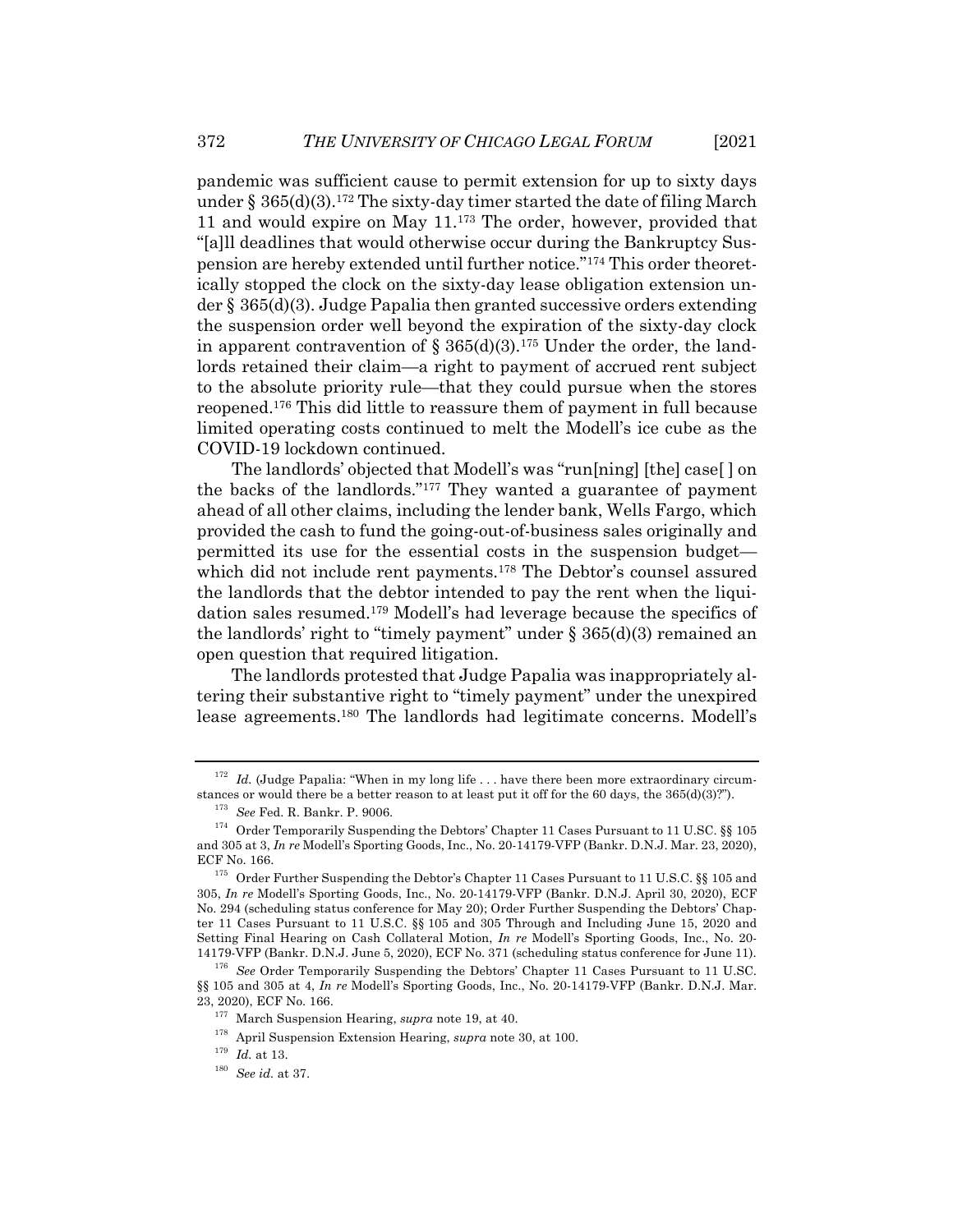was so strapped for cash that the case faced a genuine risk of administrative insolvency.181 The landlords protested that the repeated and seemingly indefinite suspension of the case—and more importantly the rent payments—effectively made the landlords bear the risk of administrative insolvency to benefit the other creditors.182 The landlords cited the Supreme Court case *Law v. Siegel*, <sup>183</sup> arguing this order was an unlawful use of § 105(a) in direct contravention of another provision of the Code.184

Judge Papalia did not use § 105(a) in a way that altered the landlords' substantive rights. Indeed, it is true that § 105(a) should not be used to alter parties' substantive rights.185 However, the lack of remedy for  $\S 365(d)(3)$  complicates the nature of the landlords' rights. No one denied the landlords' right to payment. The order did not alter the fact that the definition of "timely" remained an open question regardless of what one senator intended. Therefore, the uncertainty of the landlords' recovery arose due to a remedial gap in the Code and the ensuing diversity of case law rather than a straightforward abuse of judicial discretion through an unlawful use of § 105(a).

Judge Papalia also did not use § 105(a) in a way that contravened § 365(d)(3), which would have been unlawful under *Seigel*. Because of the diversity of decisions about the  $\S 365(d)(3)$  rent obligations, the question of exactly when and whether Modell's had to pay this rent remained an open issue that could have required litigation. Judge Papalia simply postponed the determination of this issue.

It is also a good thing that Judge Papalia did not ask the parties to litigate the issue at that juncture. Consider the following counterfactual: If Judge Papalia had asked the landlords to litigate the issue with so much of Modell's value still tied up in merchandise, legal fees might have depleted the dwindling supply of cash earmarked to pay essential expenses until the economy reopened. If the landlords had prevailed and received administrative expense priority, they would have a claim to be paid at the end of the case, not immediately. After expending resources litigating the issue, they would be in close to the same place holding a claim to be paid sometime in the future *if* Modell's had enough money to pay. Alternatively, assuming the court granted immediate

 $^{181}$   $\emph{Id.}$  at 46–47.

<sup>182</sup> *See id.* at 33.

 $\,$  183  $\,$  571 U.S. 415 (2014).

<sup>184</sup> *Id.* at 37. *See also* Limited Objection of 498 Seventh LLC to Extension of Temporary Suspension of Debtors' Chapter 11 Cases at 7, *In re* Modell's Sporting Goods, Inc., No. 20-14179-VFP (Bankr. D.N.J. April 30, 2020), ECF No. 254.

<sup>185</sup> United States v. Sutton, 786 F.2d 1305, 1308 (5th Cir. 1986); *see also In re* Dairy Mart Convenience Stores, Inc., 351 F.3d 86, 92 (2d Cir. 2003); S. Ry. Co. v. Johnson Bronze Co., 758 F.2d 137, 141 (3d Cir. 1985).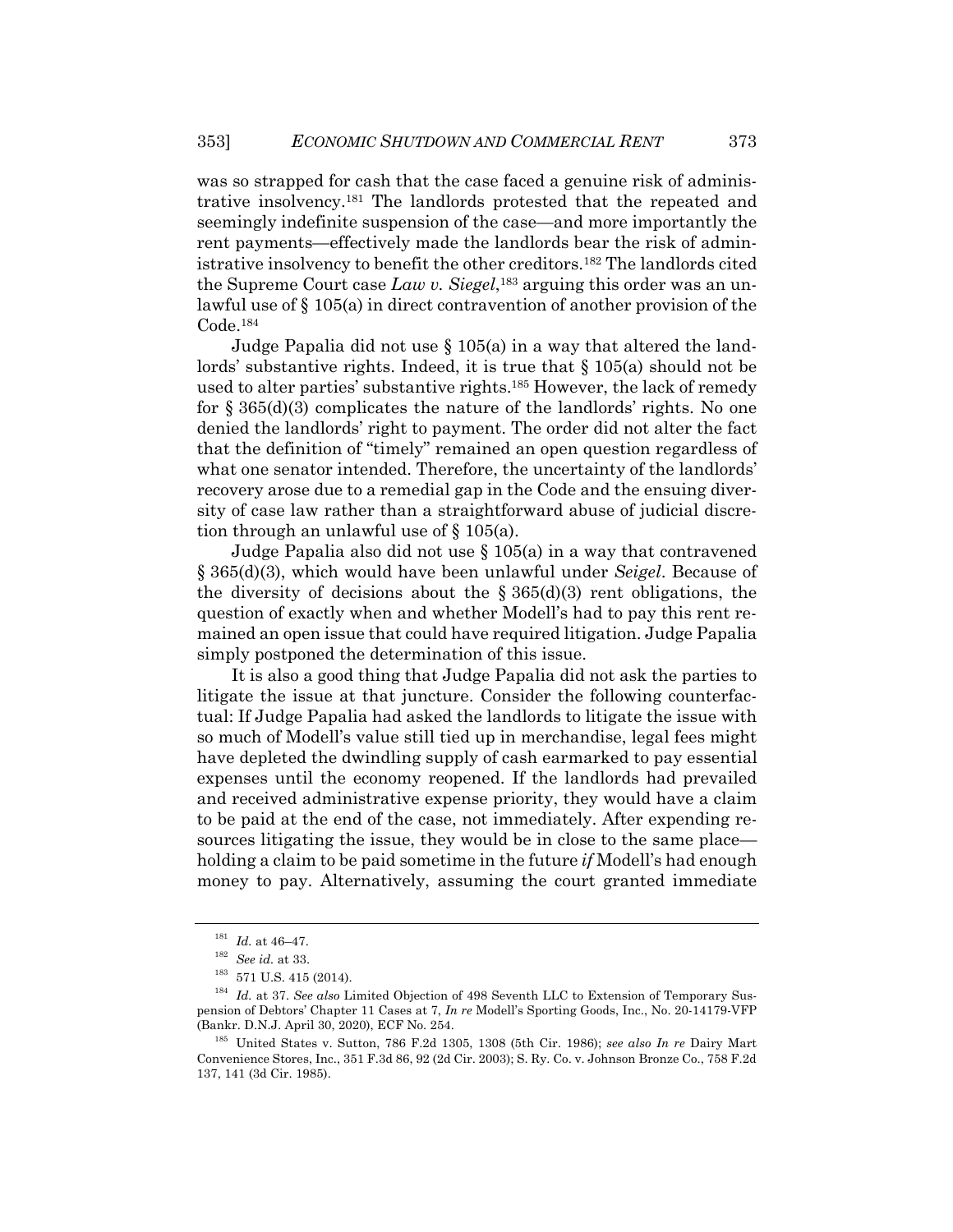payment, the landlords would be awarded their rent payments from a pool of money insufficient to pay them in full.186 Upon depleting this cash, Modell's would have nothing left to pay employees needed to liquidate the remaining merchandise when the stores reopened, making it impossible for the landlords to recover any more than about half what they were owed.187

From a practical perspective, Judge Papalia probably made the best decision for the case by delaying the rent issue and allowing the debtors to run on the Limited Operating Budget. If debtor's counsel kept his word and Modell's eventually paid the rent in full when stores reopened, the  $\S 365(d)(3)$  issue might not even require litigation—saving an unnecessary legal expense.

At the hearing, Judge Papalia reassured the landlords that he took their concerns seriously. The landlords still had access to the court.188 Nothing in the suspension order prevented them from seeking relief for any issues that arose during the suspension.189 The landlords complained that they would not be allowed to find new tenants and generate income from the properties.190 After all, they had debts of their own. However, it seems unlikely that the landlords would have found new commercial tenants during the economic lockdown. Indeed, the debtor's counsel also pointed out that New York, one of Modell's major operating states, had a moratorium on rent.<sup>191</sup> Nonetheless, Judge Papalia assured the landlords that if they came to him and asked to lease their property to a new tenant, he would be willing to lift the automatic stay so they could evict Modell's.192 The landlords reiterated that a promise to lift the stay was not the same as an order guaranteeing they would be paid what they were owed.<sup>193</sup>

However, as outlined by the discussion concerning the ambiguity of the landlords' right to payment under  $\S 365(d)(3)$ , this argument is comparing apples to oranges. The landlords did not have a guaranteed right to payment that could overpower the absolute priority rule. The banks that provided cash to run the sales had a security interest in

<sup>186</sup> *See* April Suspension Extension Hearing, *supra* note 30, at 38–39 (Judge Papalia: "[T]hey have three million which is not even a - - as I see it, not even a half a month. But they need a million anyway to get started.").

<sup>187</sup> *See id.*

<sup>&</sup>lt;sup>188</sup> *Id.* at 57 (Judge Papalia: "[T]he order that we have in place says you can ask for relief . . . .").

<sup>189</sup> *Id.*

 $^{190}\,$   $Id.\,$  at 56.

<sup>191</sup> *Id.* at 14.

<sup>192</sup> *Id.* at 56.

<sup>193</sup> *See id.* at 57–59.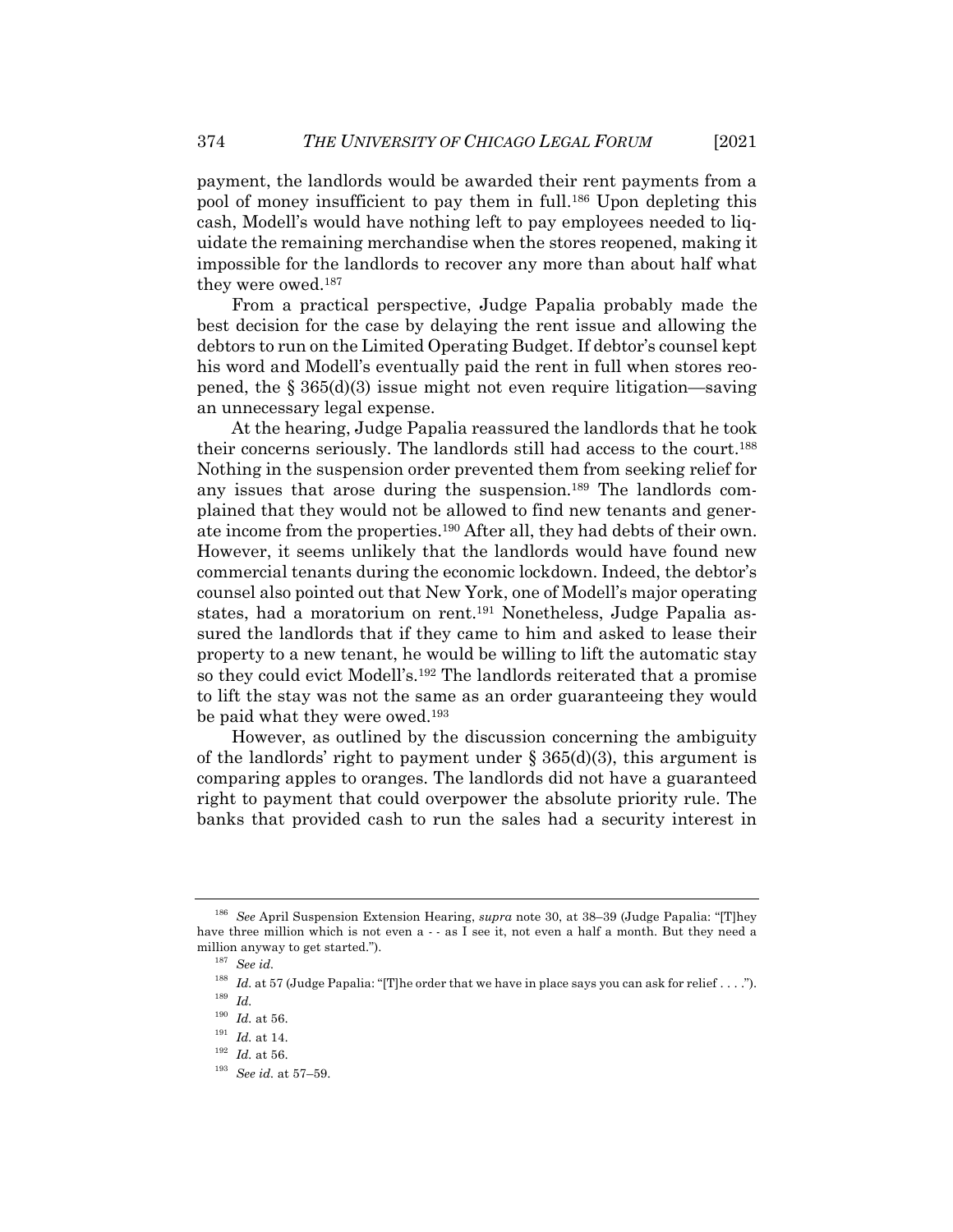Modell's assets.<sup>194</sup> No claim is guaranteed payment in bankruptcy that is why the rigorous application of absolute priority has important ex ante effects for lenders. Interestingly, the sum of Judge Papalia's reassurances draws into question whether anything was actually suspended by the Suspension Order. We will return to this after discussing the inapplicability of § 305(a) to effectuate the desired limited operations effect.

Practically, Judge Papalia's anomalous use of § 305(a) was unappealable under § 305(c). Judge Papalia reasoned soundly that the COVID-19 pandemic presented extraordinary circumstances. He appropriately attempted to mitigate any persuasive effect of his ruling on future cases by highlighting the extraordinary circumstances justifying an extraordinary order.195 While the pandemic facts of the case will likely be distinguishable from many future Chapter 11 cases, it is widely accepted in U.S. commercial law that clear legal rules enable efficient corporate planning.196 No matter how distinguishable the facts of Modell's Case are, parties should be able to rely on the intended limitations of  $\S 305(a)$  in Chapter 11 especially because  $\S 305(c)$  prevents appeal.

Legally, however, Judge Papalia did not have the authority to grant this order. Both § 105 and § 305 are extraordinary remedies. Section 305(a) does not permit a partial suspension. The temporary order enabled Modell's to continue to receive the benefits of the automatic stay under § 362 while using some property of the estate to pay essential expenses on a limited operating budget.197 The plain language of the statute allows the judge to "suspend all proceedings," not some proceedings. Case law applying § 305(a) also reflects this straightforward interpretation of the language. Courts have noted that the remedy under  $\S 305(a)$  is "all-or-nothing."<sup>198</sup>

Furthermore, the prohibition against appeal under § 305(c) should inform the usage of § 305(a). Bankruptcy judges should not be able to

<sup>194</sup> *See* Interim Order (I) Authorizing Use of Cash Collateral and Affording Adequate Protection; (II) Modifying Automatic Stay; (III) Scheduling a Final Hearing; and (IV) Granting Related Relief at 8, *In re* Modell's Sporting Goods, Inc., No. 20-14179-VFP (Bankr. D.N.J. Mar. 13, 2020), ECF No. 66.

<sup>195</sup> March Suspension Hearing, *supra* note 19, at 39–40; April Suspension Extension Hearing, *supra* note 30, at 100 (Judge Papalia: "There's no question that it's an extraordinary remedy, just as I said at the other hearing — at the previous hearing. There is no question that these are extraordinary times").

<sup>196</sup> *See, e.g.*, *In re* My Type, Inc., 407 B.R. 329, 337 (Bankr. C.D. Ill. 2009) ("Uncertainty, while it may be a boon to bankruptcy trustees, is the bane of commercial laws, whose primary purpose is to promote certainty in commercial transactions.").

<sup>197</sup> Order Temporarily Suspending the Debtors' Chapter 11 Cases Pursuant to 11 U.SC. §§ 105 and 305 at 4, *In re* Modell's Sporting Goods, Inc., No. 20-14179-VFP (Bankr. D.N.J. Mar. 23, 2020), ECF No. 166.

<sup>198</sup> *See, e.g.*, *In re* Bellucci, 119 B.R. 763, 771 (Bankr. E.D. Cal. 1990).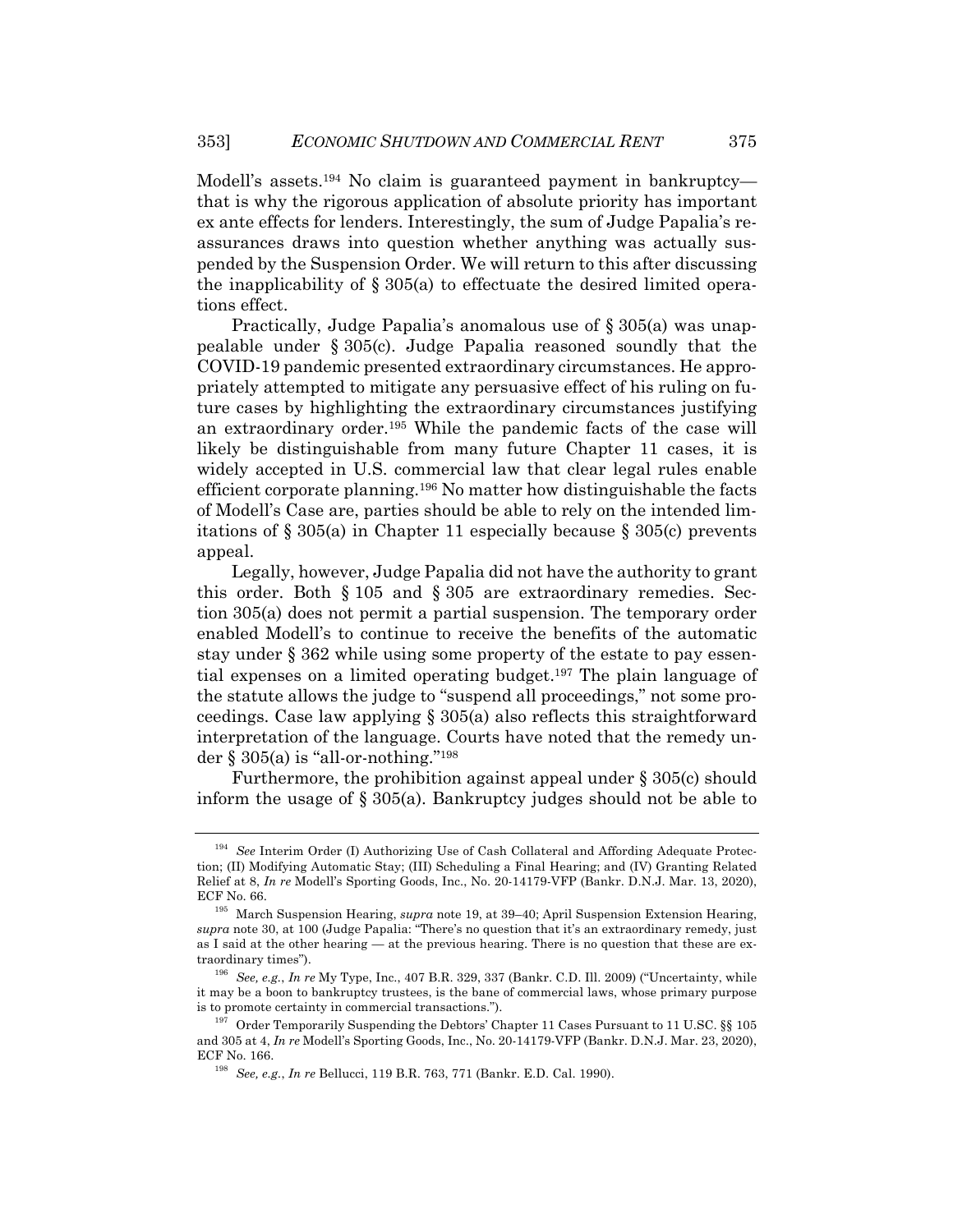use  $\S 105(a)$  to enable a bespoke, piecemeal application of  $\S 305(a)$  that alters the rights of the parties simply because their decision cannot be appealed. The § 305(c) prevention of appeal of a decision to dismiss or suspend all proceedings indicates Congress must have intended a narrow and simple application for § 305(a) that bankruptcy judges could apply with little or no error. A bespoke tailoring of "suspension" using § 105(a) increases judicial discretion and necessarily increases the likelihood of error. This is especially true in light the Supreme Court's comments in *Siegel*: "Section 105(a) confers authority to 'carry out' the provisions of the Code, but it is quite impossible to do that by taking action that the Code prohibits."199 A party is not entirely without remedy; they could petition for a writ of mandamus from a higher court that ordered a bankruptcy judge to take a particular action. "The traditional use of the writ in aid of appellate jurisdiction both at common law and in the federal courts has been to confine an inferior court to a lawful exercise of its prescribed jurisdiction or to compel it to exercise its authority when it is its duty to do so."200 However, the mere possibility of using writ of mandamus to correct  $\S 305(a)$  abuses under innumerable bespoke arrangements using  $\S 105(a)$  does not defeat the inference that can be drawn from § 305(c). Courts prefer formal appeal to the use of the extraordinary writ of mandamus.201

Interestingly, by the end of the suspension extension hearing on April 30, the understanding between the parties more closely resembled an order modifying the budget than a partial suspension of the proceedings. In short, the same effect could have and should have been legally achieved using  $\S 105(a)$  paired with  $\S 363(b)(1)$ . Section  $363(b)(1)$  permits "[t]he trustee . . . [to] use, sell, or lease, other than in the ordinary course of business, property of the estate." Instead of granting the Suspension Order under § 105(a) and § 305(a), Judge Papalia should have clarified the applicable uses of  $\S 305(a)$  and encouraged the debtor to refile using  $\S 105(a)$  and  $\S 363(b)(1)$ . While the outcome would have been the same, the order would have avoided opening up an avenue for possible abuse of § 305(a).

#### IV. CONCLUSION

In moments of crisis, lawyers make novel requests to solve novel problems. Though extraordinary relief may be warranted in rare cases,

 $199$  Law v. Siegel, 571 U.S. 415, 421 (2014).

 $200$  Roche v. Evaporated Milk Ass'n, 319 U.S. 21, 26 (1943).

<sup>201</sup> *See* Mallard v. U.S. Dist. Court for the S. Dist. of Iowa, 490 U.S. 296, 309 (1989) ("To ensure that mandamus remains an extraordinary remedy, petitioners must show that they lack adequate alternative means to obtain the relief they seek.").